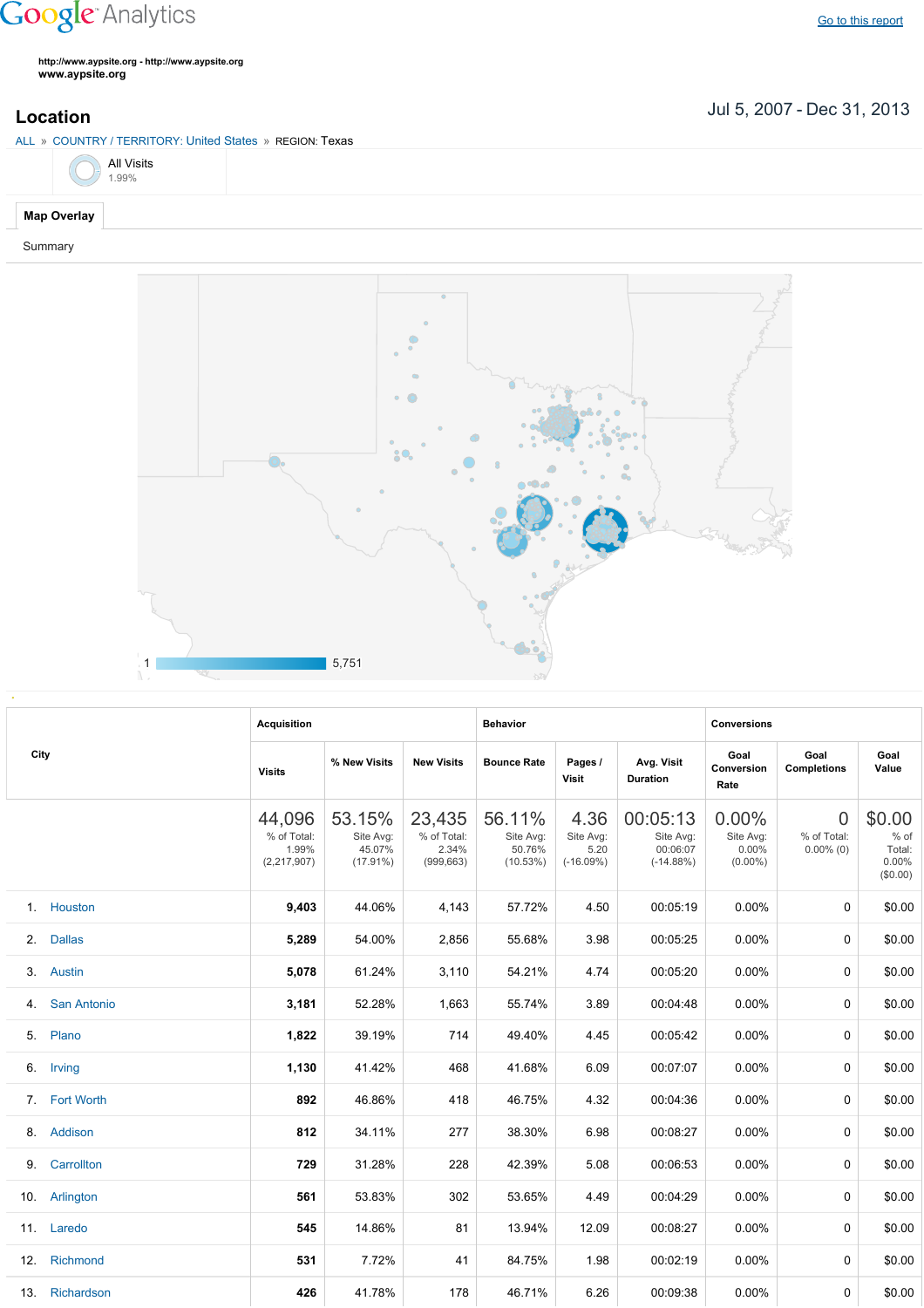|     | 14. McNeil               | 424 | 54.72%        | 232 | 55.19%        | 4.99  | 00:05:53                    | 0.00%    | 0           | \$0.00 |
|-----|--------------------------|-----|---------------|-----|---------------|-------|-----------------------------|----------|-------------|--------|
|     | 15. Sugar Land           | 370 | 70.27%        | 260 | 62.97%        | 3.55  | 00:04:45                    | 0.00%    | 0           | \$0.00 |
|     | 16. McAllen              | 352 | 77.84%        | 274 | 44.60%        | 5.22  | 00:07:55                    | $0.00\%$ | 0           | \$0.00 |
|     | 17. El Paso              | 343 | 85.71%        | 294 | 76.38%        | 1.91  | 00:01:36                    | $0.00\%$ | 0           | \$0.00 |
|     | 18. Ballinger            | 325 | 66.15%        | 215 | 61.54%        | 2.51  | 00:03:44                    | $0.00\%$ | 0           | \$0.00 |
|     | 19. Cedar Park           | 313 | 45.37%        | 142 | 44.73%        | 5.00  | 00:07:16                    | $0.00\%$ | 0           | \$0.00 |
|     | 20. Spring               | 311 | 64.31%        | 200 | 53.38%        | 5.76  | 00:08:23                    | $0.00\%$ | 0           | \$0.00 |
|     | 21. Round Rock           | 310 | 60.65%        | 188 | 60.00%        | 3.39  | 00:03:24                    | $0.00\%$ | 0           | \$0.00 |
|     | 22. Katy                 | 285 | 39.30%        | 112 | 76.14%        | 1.88  | 00:01:35                    | $0.00\%$ | 0           | \$0.00 |
|     | 23. Fredericksburg       | 253 | 11.46%        | 29  | 17.00%        | 9.75  | 00:09:50                    | $0.00\%$ | 0           | \$0.00 |
|     | 24. Alief                | 251 | 41.83%        | 105 | 57.77%        | 3.94  | 00:04:58                    | $0.00\%$ | 0           | \$0.00 |
|     | 25. Lubbock              | 243 | 85.60%        | 208 | 62.55%        | 3.14  | 00:04:14                    | $0.00\%$ | 0           | \$0.00 |
|     | 26. Tyler                | 220 | 50.45%        | 111 | 48.64%        | 7.81  | 00:09:00                    | $0.00\%$ | $\mathbf 0$ | \$0.00 |
|     | 27. Denton               | 213 | 77.00%        | 164 | 62.91%        | 2.36  | 00:02:29                    | $0.00\%$ | 0           | \$0.00 |
|     | 28. Waco                 | 207 | 72.46%        | 150 | 71.01%        | 2.39  | 00:03:21                    | $0.00\%$ | 0           | \$0.00 |
|     | 29. McKinney             | 201 | 67.16%        | 135 | 72.64%        | 2.25  | 00:02:34                    | $0.00\%$ | 0           | \$0.00 |
|     | 30. Ennis                | 197 | 2.54%         | 5   | 94.42%        | 1.09  | 00:00:34                    | $0.00\%$ | 0           | \$0.00 |
|     | 31. Pearland             | 197 | 46.19%        | 91  | 53.30%        | 5.26  | 00:08:09                    | $0.00\%$ | 0           | \$0.00 |
|     | 32. Coppell              | 189 | 74.60%        | 141 | 58.20%        | 3.29  | 00:03:55                    | 0.00%    | 0           | \$0.00 |
|     | 33. North Richland Hills | 189 | 41.80%        | 79  | 53.44%        | 7.36  | 00:06:21                    | $0.00\%$ | $\mathbf 0$ | \$0.00 |
|     | 34. Garland              | 188 | 85.64%        | 161 | 75.00%        | 2.68  | 00:02:14                    | $0.00\%$ | 0           | \$0.00 |
| 35. | <b>Corpus Christi</b>    | 182 | 77.47%        | 141 | 78.57%        | 2.24  | 00:01:44                    | $0.00\%$ | 0           | \$0.00 |
|     | 36. Frisco               | 180 | 73.33%        | 132 | 66.11%        | 1.83  | 00:01:42                    | $0.00\%$ | 0           | \$0.00 |
|     | 37. Killeen              | 171 | 87.13%        | 149 | 66.67%        | 2.61  | 00:02:58                    | $0.00\%$ | 0           | \$0.00 |
|     | 38. Barker               | 168 | 73.81%        | 124 | 64.29%        | 3.33  | 00:03:33                    | $0.00\%$ | 0           | \$0.00 |
|     | 39. College Station      | 165 | 87.27%        | 144 | 71.52%        | 2.13  | 00:02:27                    | $0.00\%$ | 0           | \$0.00 |
| 40. | <b>Brownsville</b>       | 163 | 66.26%        | 108 | 52.15%        | 3.93  | 00:05:53                    | $0.00\%$ | 0           | \$0.00 |
|     | 41. Mesquite             | 162 | 35.80%        | 58  | 35.80%        | 13.38 | 00:17:57                    | $0.00\%$ | 0           | \$0.00 |
|     | 42. Bedford              | 160 | 67.50%        | 108 | 50.00%        | 4.90  | 00:08:05                    | $0.00\%$ | 0           | \$0.00 |
|     | 43. Amarillo             | 148 | 77.70%        | 115 | 60.14%        | 2.59  | 00:03:54                    | $0.00\%$ | 0           | \$0.00 |
|     | 44. League City          | 148 | 60.81%        | 90  | 65.54%        | 2.42  | 00:02:46                    | 0.00%    | 0           | \$0.00 |
|     | 45. Cedar Hill           | 142 | 24.65%        | 35  | 42.25%        | 6.18  | 00:06:08                    | $0.00\%$ | 0           | \$0.00 |
|     | 46. Grapevine            | 141 | 63.12%        | 89  | 62.41%        | 2.66  | 00:02:42                    | $0.00\%$ | 0           | \$0.00 |
|     | 47. Grand Prairie        | 137 | 79.56%        | 109 | 69.34%        | 3.29  | 00:03:00                    | $0.00\%$ | 0           | \$0.00 |
|     | 48. Southlake            | 129 | 65.89%        | 85  | 57.36%        | 4.46  | 00:05:50                    | $0.00\%$ | 0           | \$0.00 |
|     | 49. San Marcos           | 127 | 83.46%        | 106 | 58.27%        | 2.61  | 00:02:34                    | $0.00\%$ | 0           | \$0.00 |
|     | 50. Allen                | 122 | 54.92%        | 67  | 52.46%        | 3.04  | 00:12:14                    | $0.00\%$ | 0           | \$0.00 |
|     | 51. Haltom City          | 121 | 42.15%        | 51  | 35.54%        | 4.91  | 00:05:47                    | $0.00\%$ | 0           | \$0.00 |
|     | 52. Lampasas             | 121 | 7.44%         | 9   | 9.09%         | 10.87 | 00:08:58                    | $0.00\%$ | 0           | \$0.00 |
|     | 53. Pasadena             | 119 | 41.18%        | 49  | 45.38%        | 5.52  | 00:07:35                    | $0.00\%$ | 0           | \$0.00 |
| 51  | <b>Kallar</b>            | 449 | <b>EN 85%</b> | ∩∩  | <b>AA 07%</b> | 0 Q7  | $0 \cdot 0 \cdot 0 \cdot 0$ | U UU0\   | $\cap$      | eu uu  |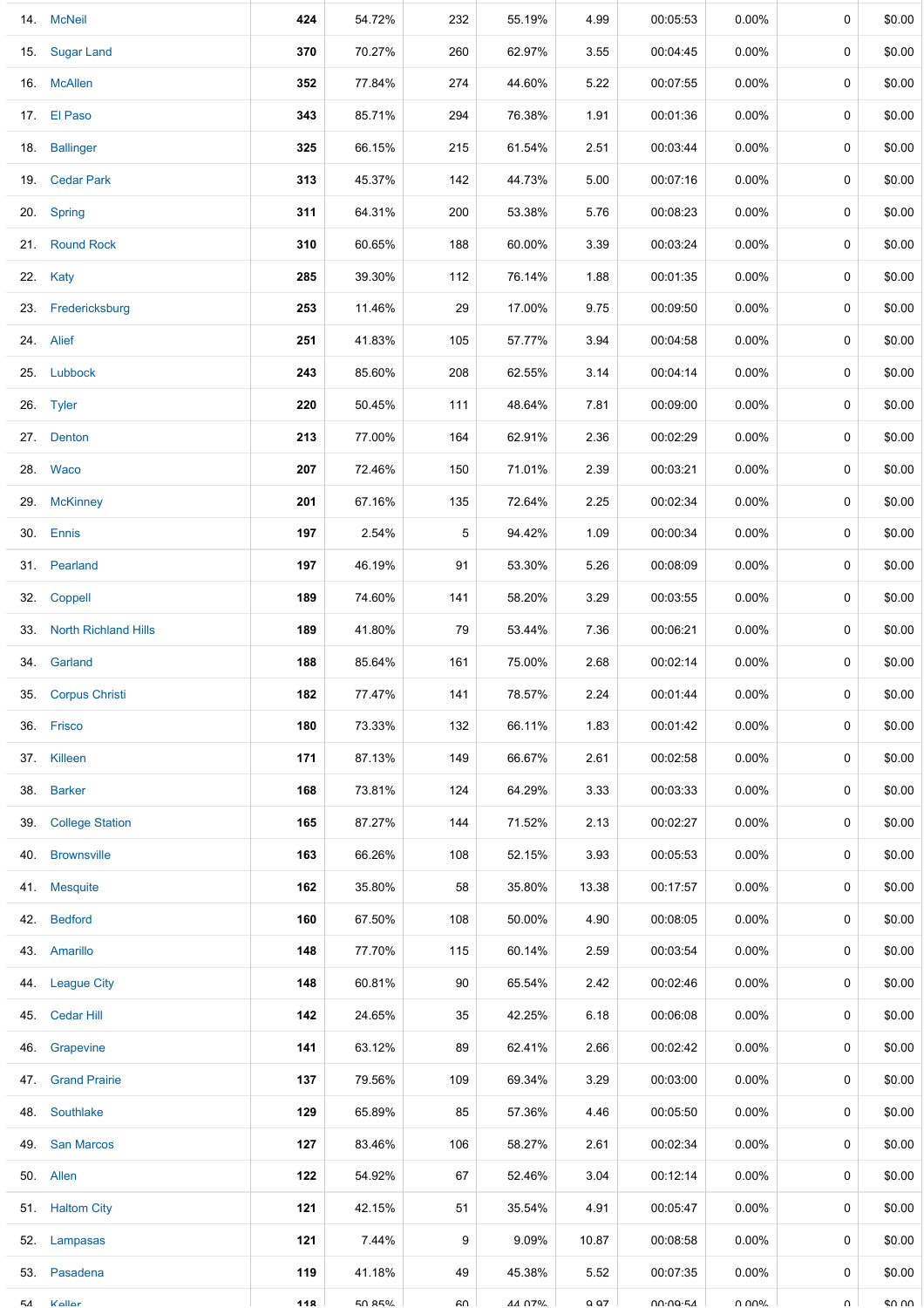|     | <b>IZQIIQI</b>        | .   | JU.UJ /0 | υυ | 77.UI 70 | ອ.ອ≀  | 00.09.0 <del>4</del> | <b>0.0070</b> |             | ψυ.υυ  |
|-----|-----------------------|-----|----------|----|----------|-------|----------------------|---------------|-------------|--------|
|     | 55. Lake Jackson      | 112 | 33.04%   | 37 | 50.00%   | 3.21  | 00:03:40             | $0.00\%$      | 0           | \$0.00 |
|     | 56. Flower Mound      | 106 | 78.30%   | 83 | 72.64%   | 2.13  | 00:02:27             | 0.00%         | 0           | \$0.00 |
|     | 57. Humble            | 104 | 78.85%   | 82 | 75.00%   | 1.68  | 00:01:03             | $0.00\%$      | 0           | \$0.00 |
|     | 58. Bryan             | 103 | 67.96%   | 70 | 47.57%   | 5.53  | 00:03:47             | 0.00%         | 0           | \$0.00 |
|     | 59. Webster           | 101 | 67.33%   | 68 | 64.36%   | 2.64  | 00:03:38             | 0.00%         | 0           | \$0.00 |
|     | 60. Abilene           | 97  | 74.23%   | 72 | 71.13%   | 3.78  | 00:04:15             | 0.00%         | 0           | \$0.00 |
|     | 61. Lewisville        | 97  | 74.23%   | 72 | 64.95%   | 3.46  | 00:05:01             | 0.00%         | 0           | \$0.00 |
|     | 62. Midland           | 94  | 50.00%   | 47 | 87.23%   | 1.67  | 00:01:04             | 0.00%         | 0           | \$0.00 |
|     | 63. Conroe            | 91  | 91.21%   | 83 | 65.93%   | 2.63  | 00:02:56             | 0.00%         | 0           | \$0.00 |
|     | 64. Beaumont          | 90  | 86.67%   | 78 | 74.44%   | 2.61  | 00:02:15             | 0.00%         | $\mathbf 0$ | \$0.00 |
|     | 65. Georgetown        | 90  | 78.89%   | 71 | 71.11%   | 2.57  | 00:02:36             | 0.00%         | 0           | \$0.00 |
|     | 66. Hurst             | 90  | 62.22%   | 56 | 50.00%   | 5.96  | 00:10:51             | 0.00%         | 0           | \$0.00 |
|     | 67. The Colony        | 89  | 59.55%   | 53 | 65.17%   | 3.09  | 00:01:44             | 0.00%         | 0           | \$0.00 |
|     | 68. San Angelo        | 82  | 78.05%   | 64 | 64.63%   | 3.24  | 00:02:37             | 0.00%         | 0           | \$0.00 |
|     | 69. Deer Park         | 81  | 23.46%   | 19 | 33.33%   | 11.12 | 00:12:36             | 0.00%         | 0           | \$0.00 |
|     | 70. Cypress           | 79  | 82.28%   | 65 | 69.62%   | 2.32  | 00:01:12             | 0.00%         | 0           | \$0.00 |
|     | 71. Bellaire          | 78  | 74.36%   | 58 | 53.85%   | 4.73  | 00:06:03             | $0.00\%$      | 0           | \$0.00 |
|     | 72. Euless            | 78  | 69.23%   | 54 | 55.13%   | 3.03  | 00:03:12             | $0.00\%$      | 0           | \$0.00 |
|     | 73. Greenville        | 78  | 60.26%   | 47 | 44.87%   | 4.87  | 00:10:52             | $0.00\%$      | 0           | \$0.00 |
|     | 74. Longview          | 75  | 69.33%   | 52 | 72.00%   | 2.31  | 00:02:11             | $0.00\%$      | 0           | \$0.00 |
|     | 75. Stafford          | 75  | 68.00%   | 51 | 61.33%   | 2.76  | 00:02:36             | $0.00\%$      | 0           | \$0.00 |
|     | 76. Kerrville         | 71  | 60.56%   | 43 | 45.07%   | 5.24  | 00:03:40             | $0.00\%$      | 0           | \$0.00 |
|     | 77. Missouri City     | 67  | 79.10%   | 53 | 74.63%   | 1.42  | 00:00:49             | $0.00\%$      | 0           | \$0.00 |
|     | 78. Victoria          | 61  | 54.10%   | 33 | 57.38%   | 4.56  | 00:05:07             | $0.00\%$      | 0           | \$0.00 |
|     | 79. Wichita Falls     | 57  | 84.21%   | 48 | 85.96%   | 1.47  | 00:01:35             | $0.00\%$      | 0           | \$0.00 |
|     | 80. Mansfield         | 54  | 55.56%   | 30 | 55.56%   | 4.67  | 00:05:30             | $0.00\%$      | 0           | \$0.00 |
|     | 81. Lake Dallas       | 51  | 76.47%   | 39 | 76.47%   | 2.20  | 00:01:00             | 0.00%         | 0           | \$0.00 |
|     | 82. New Braunfels     | 51  | 86.27%   | 44 | 68.63%   | 2.22  | 00:05:13             | $0.00\%$      | 0           | \$0.00 |
|     | 83. Pflugerville      | 50  | 78.00%   | 39 | 62.00%   | 2.22  | 00:02:05             | $0.00\%$      | 0           | \$0.00 |
|     | 84. Friendswood       | 48  | 83.33%   | 40 | 68.75%   | 2.00  | 00:02:20             | $0.00\%$      | 0           | \$0.00 |
|     | 85. Temple            | 47  | 89.36%   | 42 | 82.98%   | 1.70  | 00:01:29             | $0.00\%$      | 0           | \$0.00 |
|     | 86. Weatherford       | 47  | 78.72%   | 37 | 72.34%   | 2.32  | 00:02:28             | $0.00\%$      | 0           | \$0.00 |
|     | 87. Rowlett           | 46  | 71.74%   | 33 | 73.91%   | 1.78  | 00:02:13             | $0.00\%$      | 0           | \$0.00 |
|     | 88. Texarkana         | 43  | 95.35%   | 41 | 83.72%   | 1.53  | 00:00:17             | $0.00\%$      | 0           | \$0.00 |
| 89. | <b>Mount Pleasant</b> | 41  | 60.98%   | 25 | 56.10%   | 1.90  | 00:02:05             | $0.00\%$      | $\mathbf 0$ | \$0.00 |
|     | 90. Sheppard AFB      | 40  | 62.50%   | 25 | 47.50%   | 4.42  | 00:08:50             | $0.00\%$      | 0           | \$0.00 |
|     | 91. Odessa            | 39  | 89.74%   | 35 | 79.49%   | 1.77  | 00:01:29             | $0.00\%$      | 0           | \$0.00 |
|     | 92. Tomball           | 38  | 73.68%   | 28 | 63.16%   | 2.32  | 00:03:27             | $0.00\%$      | 0           | \$0.00 |
|     | 93. Universal City    | 38  | 76.32%   | 29 | 63.16%   | 3.29  | 00:02:51             | $0.00\%$      | $\mathbf 0$ | \$0.00 |
|     | 94. Helotes           | 37  | 72.97%   | 27 | 72.97%   | 2.00  | 00:02:04             | $0.00\%$      | 0           | \$0.00 |
|     |                       |     |          |    |          |       |                      |               |             |        |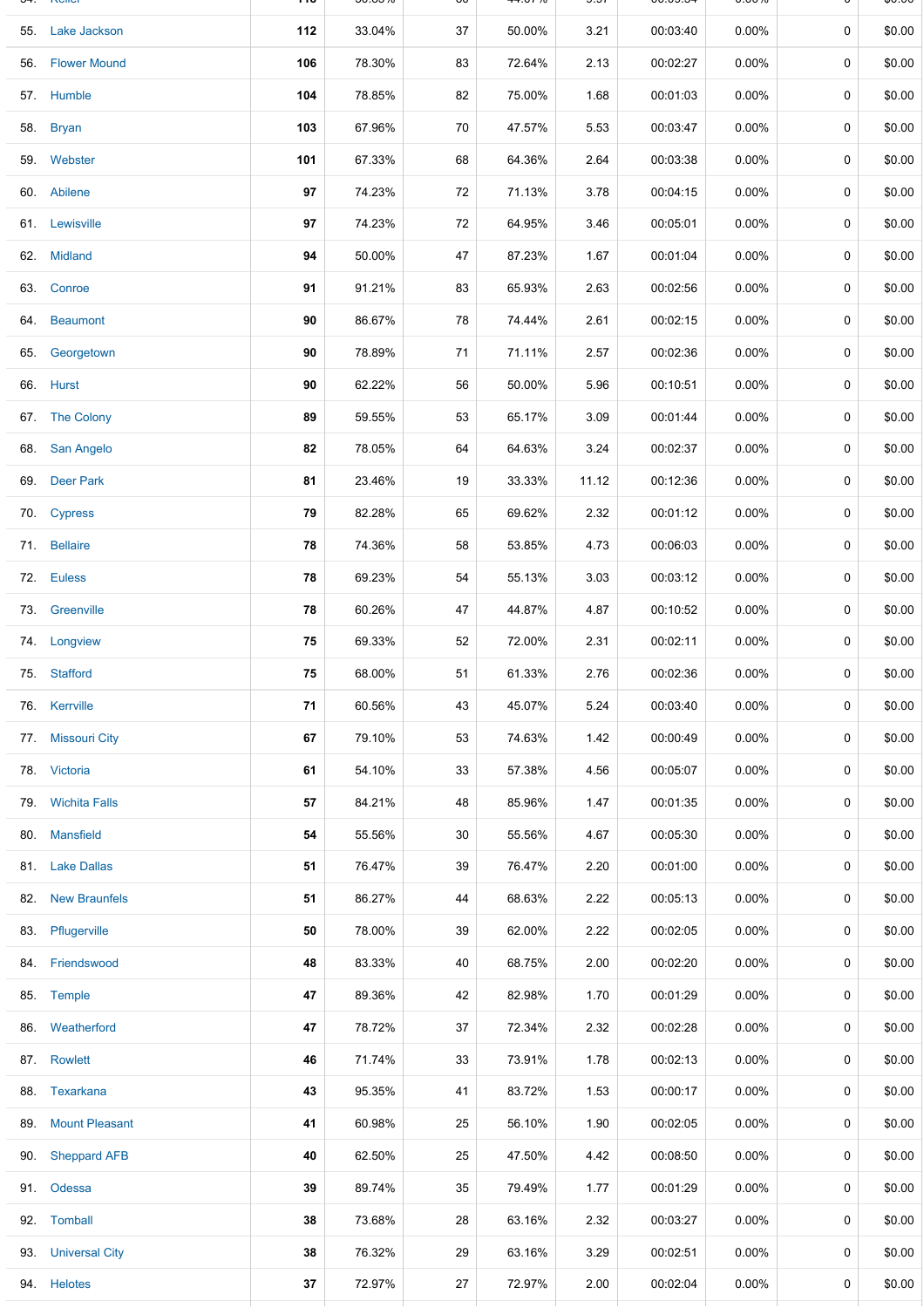| 95. Lufkin                | 37 | 67.57%  | 25             | 56.76% | 2.03  | 00:01:39 | $0.00\%$ | 0 | \$0.00 |
|---------------------------|----|---------|----------------|--------|-------|----------|----------|---|--------|
| 96. Harlingen             | 36 | 94.44%  | 34             | 88.89% | 1.64  | 00:00:58 | 0.00%    | 0 | \$0.00 |
| 97. Weslaco               | 36 | 83.33%  | 30             | 80.56% | 1.94  | 00:01:21 | 0.00%    | 0 | \$0.00 |
| 98. Duncanville           | 35 | 82.86%  | 29             | 68.57% | 2.06  | 00:02:44 | $0.00\%$ | 0 | \$0.00 |
| 99. La Marque             | 35 | 77.14%  | 27             | 74.29% | 1.54  | 00:01:57 | 0.00%    | 0 | \$0.00 |
| 100. DeSoto               | 34 | 94.12%  | 32             | 88.24% | 1.38  | 00:00:36 | 0.00%    | 0 | \$0.00 |
| 101. Nacogdoches          | 34 | 100.00% | 34             | 88.24% | 1.21  | 00:00:26 | 0.00%    | 0 | \$0.00 |
| 102. Sherman              | 34 | 91.18%  | 31             | 76.47% | 1.56  | 00:01:03 | 0.00%    | 0 | \$0.00 |
| 103. Little Elm           | 33 | 75.76%  | 25             | 69.70% | 1.82  | 00:02:25 | 0.00%    | 0 | \$0.00 |
| 104. Kyle                 | 32 | 59.38%  | 19             | 43.75% | 7.84  | 00:03:33 | $0.00\%$ | 0 | \$0.00 |
| 105. Roanoke              | 32 | 65.62%  | 21             | 81.25% | 1.72  | 00:00:59 | $0.00\%$ | 0 | \$0.00 |
| 106. Channelview          | 31 | 74.19%  | 23             | 74.19% | 4.42  | 00:14:03 | 0.00%    | 0 | \$0.00 |
| 107. Galveston            | 31 | 83.87%  | 26             | 77.42% | 1.23  | 00:00:24 | 0.00%    | 0 | \$0.00 |
| 108. Wylie                | 31 | 74.19%  | 23             | 64.52% | 4.58  | 00:04:35 | 0.00%    | 0 | \$0.00 |
| 109. Seabrook             | 30 | 30.00%  | 9              | 26.67% | 11.20 | 00:20:22 | 0.00%    | 0 | \$0.00 |
| 110. Luling               | 29 | 20.69%  | 6              | 3.45%  | 8.69  | 00:09:39 | 0.00%    | 0 | \$0.00 |
| 111. Mission              | 29 | 93.10%  | 27             | 65.52% | 3.00  | 00:03:22 | 0.00%    | 0 | \$0.00 |
| 112. Schertz              | 29 | 68.97%  | 20             | 68.97% | 1.83  | 00:01:45 | 0.00%    | 0 | \$0.00 |
| 113. Seguin               | 28 | 92.86%  | 26             | 82.14% | 1.50  | 00:00:57 | $0.00\%$ | 0 | \$0.00 |
| 114. Wimberley            | 28 | 60.71%  | 17             | 60.71% | 3.64  | 00:02:19 | $0.00\%$ | 0 | \$0.00 |
| 115. Dyess Air Force Base | 27 | 85.19%  | 23             | 66.67% | 3.11  | 00:05:24 | 0.00%    | 0 | \$0.00 |
| 116. Rockwall             | 27 | 85.19%  | 23             | 74.07% | 1.41  | 00:01:21 | 0.00%    | 0 | \$0.00 |
| 117. Baytown              | 24 | 87.50%  | 21             | 79.17% | 1.62  | 00:01:08 | 0.00%    | 0 | \$0.00 |
| 118. Alvin                | 23 | 43.48%  | 10             | 43.48% | 3.52  | 00:08:54 | $0.00\%$ | 0 | \$0.00 |
| 119. Red Oak              | 23 | 52.17%  | 12             | 78.26% | 1.57  | 00:10:00 | 0.00%    | 0 | \$0.00 |
| 120. Sachse               | 23 | 65.22%  | 15             | 60.87% | 2.91  | 00:04:07 | 0.00%    | 0 | \$0.00 |
| 121. Portland             | 22 | 59.09%  | 13             | 54.55% | 6.27  | 00:13:48 | 0.00%    | 0 | \$0.00 |
| 122. Converse             | 21 | 76.19%  | 16             | 52.38% | 2.95  | 00:04:15 | 0.00%    | 0 | \$0.00 |
| 123. Granbury             | 21 | 90.48%  | 19             | 76.19% | 2.67  | 00:01:19 | $0.00\%$ | 0 | \$0.00 |
| 124. Ingleside            | 21 | 61.90%  | 13             | 76.19% | 3.43  | 00:01:54 | $0.00\%$ | 0 | \$0.00 |
| 125. Farmers Branch       | 21 | 14.29%  | 3              | 38.10% | 4.38  | 00:05:47 | $0.00\%$ | 0 | \$0.00 |
| 126. Burleson             | 20 | 75.00%  | 15             | 85.00% | 1.25  | 00:00:21 | 0.00%    | 0 | \$0.00 |
| 127. Texas City           | 20 | 75.00%  | 15             | 70.00% | 1.90  | 00:02:17 | $0.00\%$ | 0 | \$0.00 |
| 128. Forney               | 19 | 84.21%  | 16             | 78.95% | 1.58  | 00:00:39 | 0.00%    | 0 | \$0.00 |
| 129. Campbell             | 18 | 55.56%  | 10             | 50.00% | 2.83  | 00:06:44 | 0.00%    | 0 | \$0.00 |
| 130. Harker Heights       | 18 | 77.78%  | 14             | 72.22% | 1.94  | 00:03:24 | 0.00%    | 0 | \$0.00 |
| 131. Kennedale            | 18 | 66.67%  | 12             | 44.44% | 5.11  | 00:04:55 | 0.00%    | 0 | \$0.00 |
| 132. South Houston        | 18 | 38.89%  | $\overline{7}$ | 44.44% | 7.44  | 00:09:07 | 0.00%    | 0 | \$0.00 |
| 133. Spicewood            | 18 | 88.89%  | 16             | 66.67% | 2.17  | 00:03:41 | $0.00\%$ | 0 | \$0.00 |
| 134. Spring Branch        | 18 | 50.00%  | 9              | 77.78% | 3.94  | 00:05:37 | $0.00\%$ | 0 | \$0.00 |
| 135. Horizon City         | 18 | 72.22%  | 13             | 72.22% | 1.78  | 00:02:14 | 0.00%    | 0 | \$0.00 |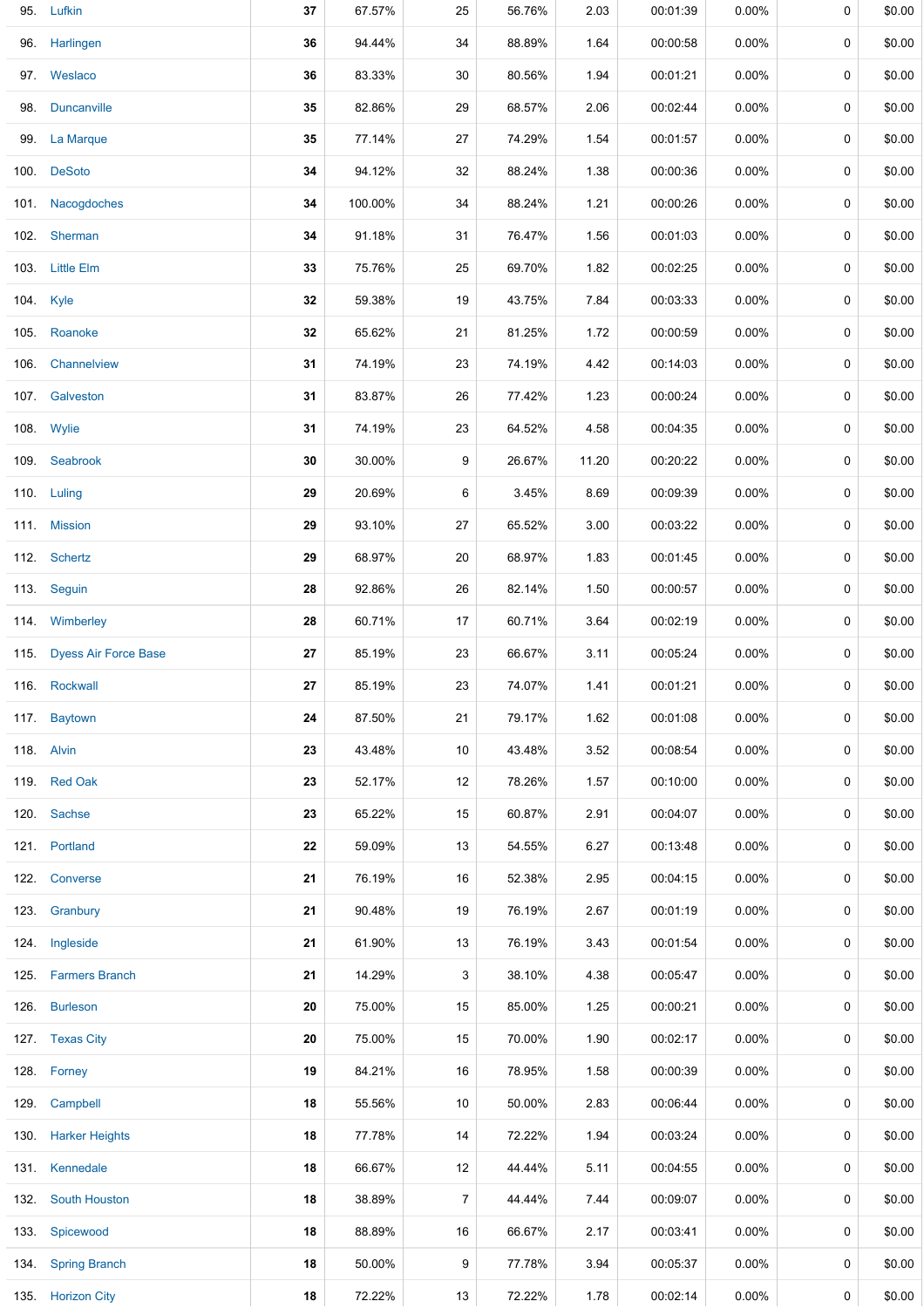|      | 136. Belton          | 17             | 100.00%       | 17               | 76.47%        | 3.53          | 00:00:47             | $0.00\%$             | 0 | \$0.00         |
|------|----------------------|----------------|---------------|------------------|---------------|---------------|----------------------|----------------------|---|----------------|
| 137. | <b>Eagle Pass</b>    | 15             | 80.00%        | 12               | 93.33%        | 1.20          | 00:00:06             | 0.00%                | 0 | \$0.00         |
|      | 138. Manchaca        | 15             | 80.00%        | 12               | 80.00%        | 1.87          | 00:00:53             | $0.00\%$             | 0 | \$0.00         |
|      | 139. The Woodlands   | 15             | 66.67%        | 10               | 73.33%        | 1.40          | 00:02:31             | $0.00\%$             | 0 | \$0.00         |
|      | 140. Bulverde        | 14             | 100.00%       | 14               | 85.71%        | 1.21          | 00:01:09             | 0.00%                | 0 | \$0.00         |
|      | 141. Lindale         | 14             | 78.57%        | 11               | 71.43%        | 2.07          | 00:01:11             | 0.00%                | 0 | \$0.00         |
|      | 142. Lockhart        | 14             | 35.71%        | 5                | 35.71%        | 6.21          | 00:07:00             | 0.00%                | 0 | \$0.00         |
|      | 143. Rockport        | 14             | 78.57%        | 11               | 78.57%        | 2.07          | 00:04:41             | 0.00%                | 0 | \$0.00         |
|      | 144 Stephenville     | 14             | 100.00%       | 14               | 85.71%        | 1.14          | 00:00:03             | $0.00\%$             | 0 | \$0.00         |
|      | 145. Colleyville     | 13             | 84.62%        | 11               | 69.23%        | 1.62          | 00:00:47             | 0.00%                | 0 | \$0.00         |
|      | 146. Edinburg        | 13             | 84.62%        | 11               | 84.62%        | 1.69          | 00:00:12             | $0.00\%$             | 0 | \$0.00         |
|      | 147. Galena Park     | 13             | 23.08%        | 3                | 15.38%        | 10.15         | 00:12:51             | $0.00\%$             | 0 | \$0.00         |
|      | 148. Gilmer          | 13             | 53.85%        | $\boldsymbol{7}$ | 53.85%        | 5.69          | 00:07:05             | 0.00%                | 0 | \$0.00         |
|      | 149. Huntsville      | 13             | 84.62%        | 11               | 53.85%        | 1.92          | 00:00:28             | 0.00%                | 0 | \$0.00         |
|      | 150. Leander         | 13             | 76.92%        | 10               | 69.23%        | 2.54          | 00:03:54             | 0.00%                | 0 | \$0.00         |
|      | 151. Nederland       | 13             | 92.31%        | 12               | 76.92%        | 1.31          | 00:01:40             | $0.00\%$             | 0 | \$0.00         |
|      | 152. Paris           | 13             | 84.62%        | 11               | 76.92%        | 2.15          | 00:09:33             | 0.00%                | 0 | \$0.00         |
|      | 153. Pharr           | 13             | 92.31%        | 12               | 84.62%        | 1.46          | 00:00:23             | 0.00%                | 0 | \$0.00         |
|      | 154. Seagoville      | 13             | 30.77%        | 4                | 7.69%         | 7.38          | 00:06:35             | 0.00%                | 0 | \$0.00         |
|      | 155. Argyle          | 12             | 100.00%       | 12               | 75.00%        | 1.83          | 00:01:02             | 0.00%                | 0 | \$0.00         |
|      | 156. Brookshire      | 12             | 41.67%        | 5                | 66.67%        | 1.92          | 00:04:03             | 0.00%                | 0 | \$0.00         |
|      | 157. Caldwell        | 12             | 66.67%        | 8                | 83.33%        | 1.17          | 00:00:35             | $0.00\%$             | 0 | \$0.00         |
|      | 158. Copperas Cove   | 12             | 83.33%        | 10               | 50.00%        | 2.08          | 00:04:14             | $0.00\%$             | 0 | \$0.00         |
|      | 159. Marble Falls    | 12             | 100.00%       | 12               | 66.67%        | 1.83          | 00:03:14             | $0.00\%$             | 0 | \$0.00         |
|      | 160. Parker          | 12             | 25.00%        | 3                | 16.67%        | 6.42          | 00:23:47             | $0.00\%$             | 0 | \$0.00         |
|      | 161. Prosper         | 12             | 83.33%        | 10               | 75.00%        | 1.25          | 00:00:08             | 0.00%                | 0 | \$0.00         |
|      | 162. Sulphur Springs | 12             | 100.00%       | 12               | 91.67%        | 1.08          | 00:00:02             | $0.00\%$             | 0 | \$0.00         |
|      | 163. Sunnyvale       | 12             | 58.33%        | $\overline{7}$   | 83.33%        | 1.17          | 00:00:07             | $0.00\%$             | 0 | \$0.00         |
|      | 164. Del Rio         | 11             | 90.91%        | 10               | 100.00%       | 1.00          | 00:00:00             | $0.00\%$             | 0 | \$0.00         |
|      | 165. Lancaster       | 11             | 81.82%        | 9                | 81.82%        | 2.09          | 00:01:03             | $0.00\%$             | 0 | \$0.00         |
|      | 166. Livingston      | 11             | 81.82%        | 9                | 72.73%        | 2.18          | 00:01:11             | $0.00\%$             | 0 | \$0.00         |
|      | 167. Nevada          | 11             | 100.00%       | 11               | 36.36%        | 3.91          | 00:08:23             | $0.00\%$             | 0 | \$0.00         |
|      | 168. Rosenberg       | 11             | 81.82%        | 9                | 72.73%        | 1.55          | 00:01:04             | $0.00\%$             | 0 | \$0.00         |
|      | 169. Canyon Lake     | 11             | 36.36%        | 4                | 18.18%        | 3.91          | 00:13:33             | $0.00\%$             | 0 | \$0.00         |
|      | 170. Brownwood       | 10             | 90.00%        | 9                | 90.00%        | 1.40          | 00:00:15             | $0.00\%$             | 0 | \$0.00         |
|      | 171. Crowley         | 10             | 60.00%        | 6                | 90.00%        | 1.60          | 00:00:22             | $0.00\%$             | 0 | \$0.00         |
|      | 172. Decatur         | 10             | 60.00%        | 6                | 70.00%        | 1.70          | 00:02:55             | $0.00\%$             | 0 | \$0.00         |
|      | 173. Gardendale      | 10             | 90.00%        | 9                | 50.00%        | 3.00          | 00:01:43             | $0.00\%$             | 0 | \$0.00         |
|      | 174. Hitchcock       | 10             | 50.00%        | 5                | 70.00%        | 2.20          | 00:00:56             | $0.00\%$             | 0 | \$0.00         |
|      | 175. Jacksonville    | 10             | 40.00%        | 4                | 90.00%        | 1.20          | 00:00:05             | $0.00\%$             | 0 | \$0.00         |
|      |                      | $\overline{a}$ | $\sim$ $\sim$ | $\sim$           | $\sim$ $\sim$ | $\sim$ $\sim$ | $\sim$ $\sim$ $\sim$ | $\sim$ $\sim$ $\sim$ |   | $\overline{a}$ |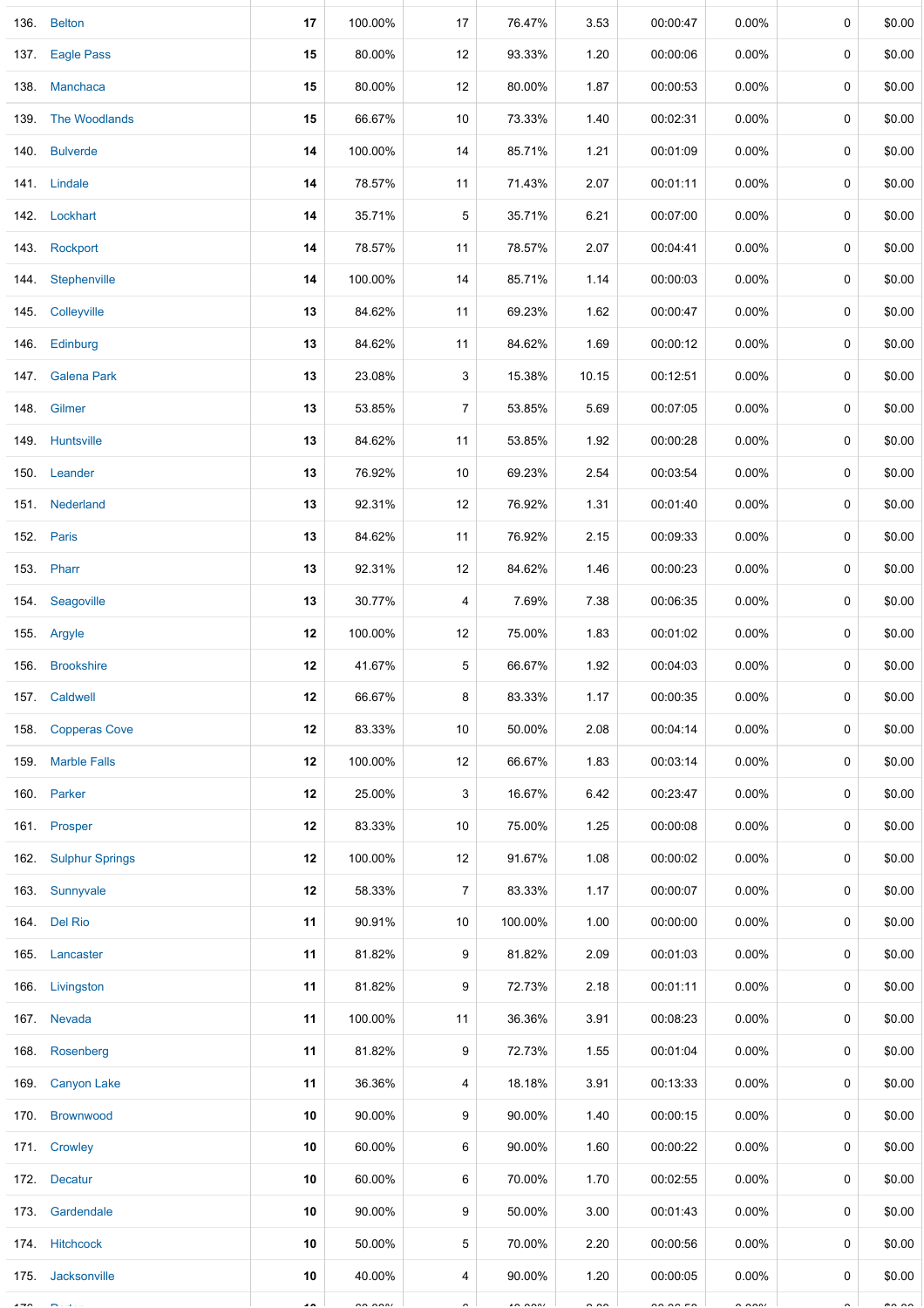|      | 176. Porter           | 10                       | 60.00%  | 6              | 40.00%  | 2.80 | 00:00:08 | 0.00%    | U | \$0.00 |
|------|-----------------------|--------------------------|---------|----------------|---------|------|----------|----------|---|--------|
|      | 177. Quitman          | 10                       | 90.00%  | 9              | 80.00%  | 1.20 | 00:00:32 | 0.00%    | 0 | \$0.00 |
|      | 178 Waxahachie        | 10                       | 100.00% | 10             | 90.00%  | 1.10 | 00:00:20 | 0.00%    | 0 | \$0.00 |
|      | 179. Boerne           | 9                        | 100.00% | 9              | 77.78%  | 1.22 | 00:00:15 | 0.00%    | 0 | \$0.00 |
|      | 180. Dickinson        | 9                        | 100.00% | 9              | 88.89%  | 1.22 | 00:00:04 | 0.00%    | 0 | \$0.00 |
|      | 181. Fresno           | 9                        | 100.00% | 9              | 88.89%  | 1.44 | 00:00:33 | 0.00%    | 0 | \$0.00 |
|      | 182. La Grange        | 9                        | 66.67%  | 6              | 100.00% | 1.00 | 00:00:00 | 0.00%    | 0 | \$0.00 |
|      | 183. La Porte         | 9                        | 100.00% | 9              | 44.44%  | 3.56 | 00:02:02 | 0.00%    | 0 | \$0.00 |
|      | 184. Pipe Creek       | 9                        | 22.22%  | 2              | 33.33%  | 4.22 | 00:06:34 | 0.00%    | 0 | \$0.00 |
|      | 185. Robstown         | 9                        | 11.11%  | $\mathbf{1}$   | 88.89%  | 1.11 | 00:00:25 | $0.00\%$ | 0 | \$0.00 |
|      | 186. Aledo            | 8                        | 100.00% | 8              | 25.00%  | 2.88 | 00:02:09 | 0.00%    | 0 | \$0.00 |
|      | 187. Alice            | 8                        | 75.00%  | 6              | 87.50%  | 1.12 | 00:01:12 | 0.00%    | 0 | \$0.00 |
|      | 188. Borger           | 8                        | 100.00% | 8              | 75.00%  | 1.88 | 00:01:28 | 0.00%    | 0 | \$0.00 |
|      | 189. Dripping Springs | 8                        | 100.00% | 8              | 75.00%  | 1.38 | 00:00:40 | 0.00%    | 0 | \$0.00 |
|      | 190. Gonzales         | 8                        | 87.50%  | 7              | 62.50%  | 1.88 | 00:02:36 | 0.00%    | 0 | \$0.00 |
|      | 191. Midlothian       | 8                        | 100.00% | 8              | 75.00%  | 2.00 | 00:01:12 | 0.00%    | 0 | \$0.00 |
|      | 192. Orange           | 8                        | 87.50%  | $\overline{7}$ | 87.50%  | 1.38 | 00:00:05 | 0.00%    | 0 | \$0.00 |
|      | 193. Woodway          | 8                        | 100.00% | 8              | 87.50%  | 2.25 | 00:00:12 | 0.00%    | 0 | \$0.00 |
|      | 194. Angleton         | $\overline{\phantom{a}}$ | 85.71%  | 6              | 85.71%  | 1.86 | 00:01:16 | 0.00%    | 0 | \$0.00 |
|      | 195. Aransas Pass     | $\overline{7}$           | 85.71%  | 6              | 57.14%  | 2.14 | 00:01:32 | 0.00%    | 0 | \$0.00 |
|      | 196. Athens           | 7                        | 85.71%  | 6              | 85.71%  | 2.43 | 00:02:09 | 0.00%    | 0 | \$0.00 |
|      | 197. Canton           | $\overline{7}$           | 71.43%  | 5              | 100.00% | 1.00 | 00:00:00 | 0.00%    | 0 | \$0.00 |
|      | 198. Henderson        | 7                        | 100.00% | $\overline{7}$ | 85.71%  | 1.14 | 00:00:01 | 0.00%    | 0 | \$0.00 |
| 199. | <b>Mineral Wells</b>  | 7                        | 100.00% | $\overline{7}$ | 57.14%  | 2.14 | 00:02:42 | 0.00%    | 0 | \$0.00 |
|      | 200. Pinehurst        | $\overline{\phantom{a}}$ | 100.00% | 7              | 71.43%  | 2.29 | 00:00:40 | $0.00\%$ | 0 | \$0.00 |
|      | 201. Plainview        | 7                        | 85.71%  | 6              | 71.43%  | 3.14 | 00:02:20 | 0.00%    | 0 | \$0.00 |
|      | 202. Willis           | $\overline{7}$           | 100.00% | $\overline{7}$ | 85.71%  | 1.14 | 00:00:03 | 0.00%    | 0 | \$0.00 |
|      | 203. Denison          | 6                        | 83.33%  | 5              | 66.67%  | 2.17 | 00:01:01 | 0.00%    | 0 | \$0.00 |
|      | 204. Fairfield        | 6                        | 100.00% | 6              | 83.33%  | 1.33 | 00:00:30 | 0.00%    | 0 | \$0.00 |
|      | 205. Floresville      | 6                        | 100.00% | 6              | 100.00% | 1.00 | 00:00:00 | $0.00\%$ | 0 | \$0.00 |
|      | 206. Kilgore          | 6                        | 100.00% | 6              | 83.33%  | 1.17 | 00:04:12 | 0.00%    | 0 | \$0.00 |
|      | 207. Kingsville       | 6                        | 100.00% | 6              | 100.00% | 1.00 | 00:00:00 | 0.00%    | 0 | \$0.00 |
|      | 208. Marshall         | 6                        | 100.00% | 6              | 83.33%  | 1.33 | 00:00:23 | $0.00\%$ | 0 | \$0.00 |
|      | 209. New Caney        | 6                        | 83.33%  | 5              | 33.33%  | 5.33 | 00:09:56 | $0.00\%$ | 0 | \$0.00 |
|      | 210. Presidio         | 6                        | 100.00% | 6              | 83.33%  | 1.33 | 00:00:26 | 0.00%    | 0 | \$0.00 |
|      | 211. Taylor           | 6                        | 100.00% | 6              | 100.00% | 1.00 | 00:00:00 | 0.00%    | 0 | \$0.00 |
|      | 212. Uvalde           | 6                        | 100.00% | 6              | 66.67%  | 1.33 | 00:02:36 | 0.00%    | 0 | \$0.00 |
|      | 213. Zapata           | 6                        | 83.33%  | 5              | 83.33%  | 1.17 | 00:00:07 | $0.00\%$ | 0 | \$0.00 |
|      | 214. Cinco Ranch      | 6                        | 66.67%  | 4              | 66.67%  | 2.00 | 00:00:51 | $0.00\%$ | 0 | \$0.00 |
|      | 215. (not set)        | 5                        | 100.00% | 5              | 80.00%  | 2.20 | 00:01:46 | 0.00%    | 0 | \$0.00 |
|      | 216. Bastrop          | 5                        | 100.00% | 5              | 100.00% | 1.00 | 00:00:00 | $0.00\%$ | 0 | \$0.00 |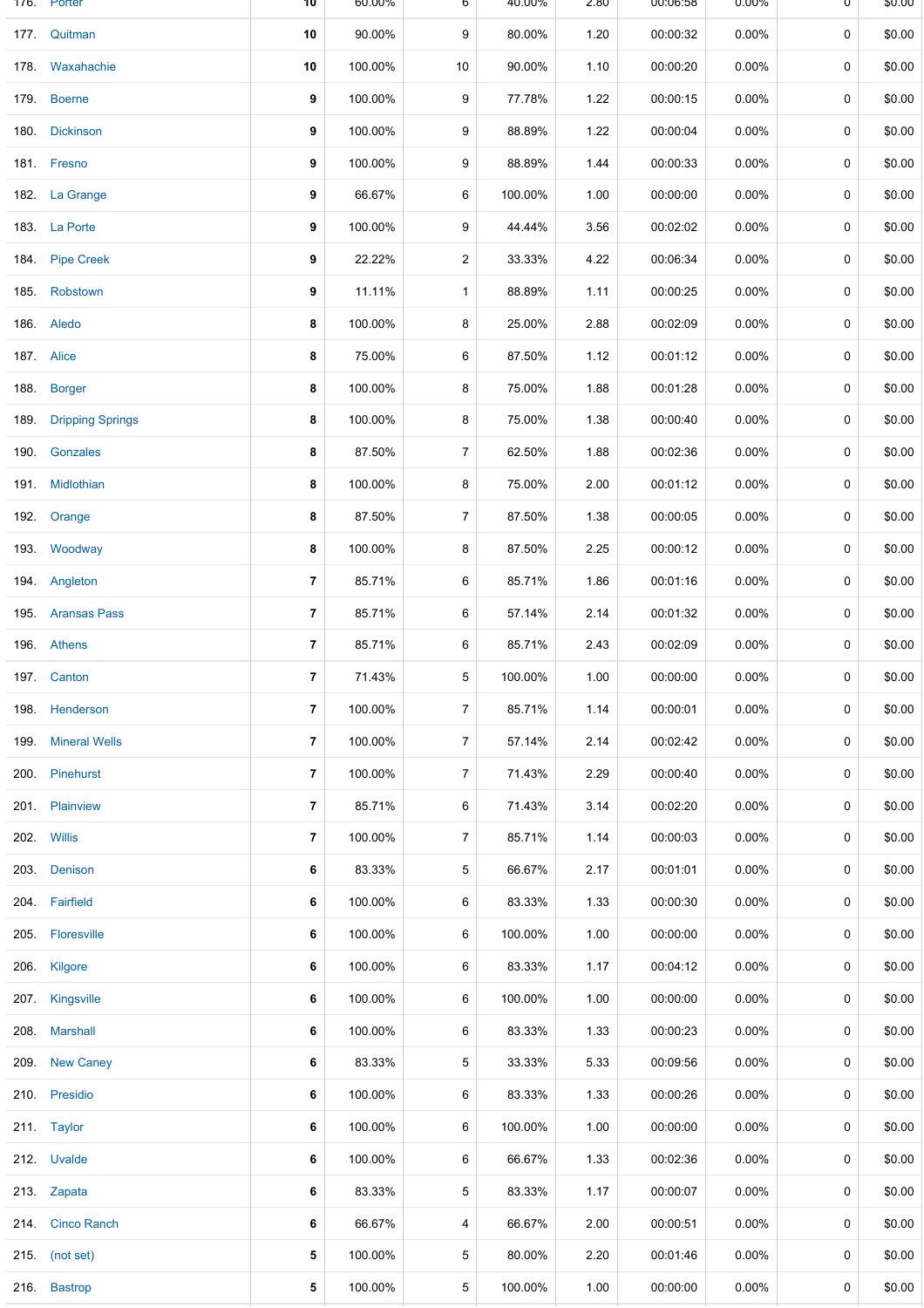|           | 217. Buda            | 5 | 100.00% | 5              | 80.00%  | 1.40  | 00:00:23 | 0.00%    | 0 | \$0.00 |
|-----------|----------------------|---|---------|----------------|---------|-------|----------|----------|---|--------|
|           | 218. Canyon          | 5 | 60.00%  | 3              | 60.00%  | 1.40  | 00:00:08 | 0.00%    | 0 | \$0.00 |
|           | 219. Crockett        | 5 | 100.00% | 5              | 40.00%  | 2.00  | 00:00:45 | $0.00\%$ | 0 | \$0.00 |
|           | 220. Crosby          | 5 | 100.00% | 5              | 60.00%  | 3.80  | 00:01:07 | 0.00%    | 0 | \$0.00 |
|           | 221. Del Valle       | 5 | 80.00%  | 4              | 80.00%  | 1.20  | 00:00:05 | 0.00%    | 0 | \$0.00 |
|           | 222. Gladewater      | 5 | 100.00% | $\sqrt{5}$     | 60.00%  | 1.80  | 00:01:21 | $0.00\%$ | 0 | \$0.00 |
|           | 223. Howe            | 5 | 100.00% | 5              | 80.00%  | 1.20  | 00:00:15 | 0.00%    | 0 | \$0.00 |
|           | 224. Krum            | 5 | 100.00% | 5              | 100.00% | 1.00  | 00:00:00 | $0.00\%$ | 0 | \$0.00 |
|           | 225. Lumberton       | 5 | 100.00% | 5              | 100.00% | 1.00  | 00:00:00 | $0.00\%$ | 0 | \$0.00 |
|           | 226. Manor           | 5 | 60.00%  | 3              | 40.00%  | 4.80  | 00:11:55 | 0.00%    | 0 | \$0.00 |
| 227. Rice |                      | 5 | 20.00%  | $\mathbf{1}$   | 40.00%  | 5.20  | 00:12:14 | $0.00\%$ | 0 | \$0.00 |
|           | 228. San Juan        | 5 | 80.00%  | 4              | 80.00%  | 1.40  | 00:00:03 | 0.00%    | 0 | \$0.00 |
|           | 229. Alamo           | 4 | 100.00% | 4              | 75.00%  | 1.25  | 00:00:02 | $0.00\%$ | 0 | \$0.00 |
|           | 230. Alpine          | 4 | 100.00% | 4              | 75.00%  | 1.75  | 00:00:54 | 0.00%    | 0 | \$0.00 |
|           | 231. Alvarado        | 4 | 100.00% | 4              | 100.00% | 1.00  | 00:00:00 | $0.00\%$ | 0 | \$0.00 |
|           | 232. Andrews         | 4 | 100.00% | 4              | 75.00%  | 1.75  | 00:00:15 | 0.00%    | 0 | \$0.00 |
|           | 233. Anna            | 4 | 100.00% | 4              | 50.00%  | 2.25  | 00:02:36 | $0.00\%$ | 0 | \$0.00 |
| 234.      | <b>Bandera</b>       | 4 | 75.00%  | 3              | 100.00% | 1.00  | 00:00:00 | $0.00\%$ | 0 | \$0.00 |
|           | 235. Beeville        | 4 | 100.00% | 4              | 100.00% | 1.00  | 00:00:00 | $0.00\%$ | 0 | \$0.00 |
|           | 236. Brazoria        | 4 | 100.00% | 4              | 75.00%  | 1.75  | 00:00:33 | $0.00\%$ | 0 | \$0.00 |
|           | 237. Bridge City     | 4 | 100.00% | 4              | 100.00% | 1.00  | 00:00:00 | 0.00%    | 0 | \$0.00 |
|           | 238. Buffalo         | 4 | 100.00% | 4              | 50.00%  | 3.50  | 00:03:48 | 0.00%    | 0 | \$0.00 |
|           | 239. Cleburne        | 4 | 100.00% | 4              | 100.00% | 1.00  | 00:00:00 | $0.00\%$ | 0 | \$0.00 |
|           | 240. Comfort         | 4 | 100.00% | 4              | 75.00%  | 2.50  | 00:01:08 | $0.00\%$ | 0 | \$0.00 |
|           | 241. Commerce        | 4 | 100.00% | 4              | 100.00% | 1.00  | 00:00:00 | $0.00\%$ | 0 | \$0.00 |
|           | 242. Corsicana       | 4 | 75.00%  | 3              | 100.00% | 1.00  | 00:00:00 | $0.00\%$ | 0 | \$0.00 |
|           | 243. Crandall        | 4 | 100.00% | 4              | 75.00%  | 1.25  | 00:02:08 | $0.00\%$ | 0 | \$0.00 |
|           | 244. Ferris          | 4 | 75.00%  | 3              | 25.00%  | 8.75  | 00:24:59 | $0.00\%$ | 0 | \$0.00 |
|           | 245. Gainesville     | 4 | 100.00% | 4              | 75.00%  | 1.25  | 00:00:29 | $0.00\%$ | 0 | \$0.00 |
|           | 246. Glen Rose       | 4 | 50.00%  | $\overline{2}$ | 50.00%  | 5.50  | 00:07:14 | 0.00%    | 0 | \$0.00 |
|           | 247. Hallsville      | 4 | 50.00%  | $\overline{2}$ | 100.00% | 1.00  | 00:00:00 | 0.00%    | 0 | \$0.00 |
|           | 248. Hereford        | 4 | 100.00% | 4              | 75.00%  | 1.25  | 00:03:17 | 0.00%    | 0 | \$0.00 |
|           | 249. Los Fresnos     | 4 | 100.00% | 4              | 75.00%  | 15.00 | 00:11:52 | $0.00\%$ | 0 | \$0.00 |
|           | 250. Marfa           | 4 | 75.00%  | 3              | 75.00%  | 3.00  | 00:02:38 | $0.00\%$ | 0 | \$0.00 |
|           | 251. New Boston      | 4 | 75.00%  | 3              | 50.00%  | 1.75  | 00:01:05 | 0.00%    | 0 | \$0.00 |
|           | 252. Pleasanton      | 4 | 100.00% | 4              | 50.00%  | 2.00  | 00:01:00 | 0.00%    | 0 | \$0.00 |
|           | 253. Port Lavaca     | 4 | 100.00% | 4              | 100.00% | 1.00  | 00:00:00 | $0.00\%$ | 0 | \$0.00 |
|           | 254. Pottsboro       | 4 | 100.00% | 4              | 50.00%  | 3.00  | 00:06:14 | $0.00\%$ | 0 | \$0.00 |
|           | 255. Quinlan         | 4 | 100.00% | 4              | 75.00%  | 1.50  | 00:00:12 | $0.00\%$ | 0 | \$0.00 |
|           | 256. Rio Grande City | 4 | 100.00% | 4              | 100.00% | 1.00  | 00:00:00 | $0.00\%$ | 0 | \$0.00 |
|           | 257. Snyder          | 4 | 100.00% | $\overline{4}$ | 75.00%  | 1.50  | 00:00:28 | $0.00\%$ | 0 | \$0.00 |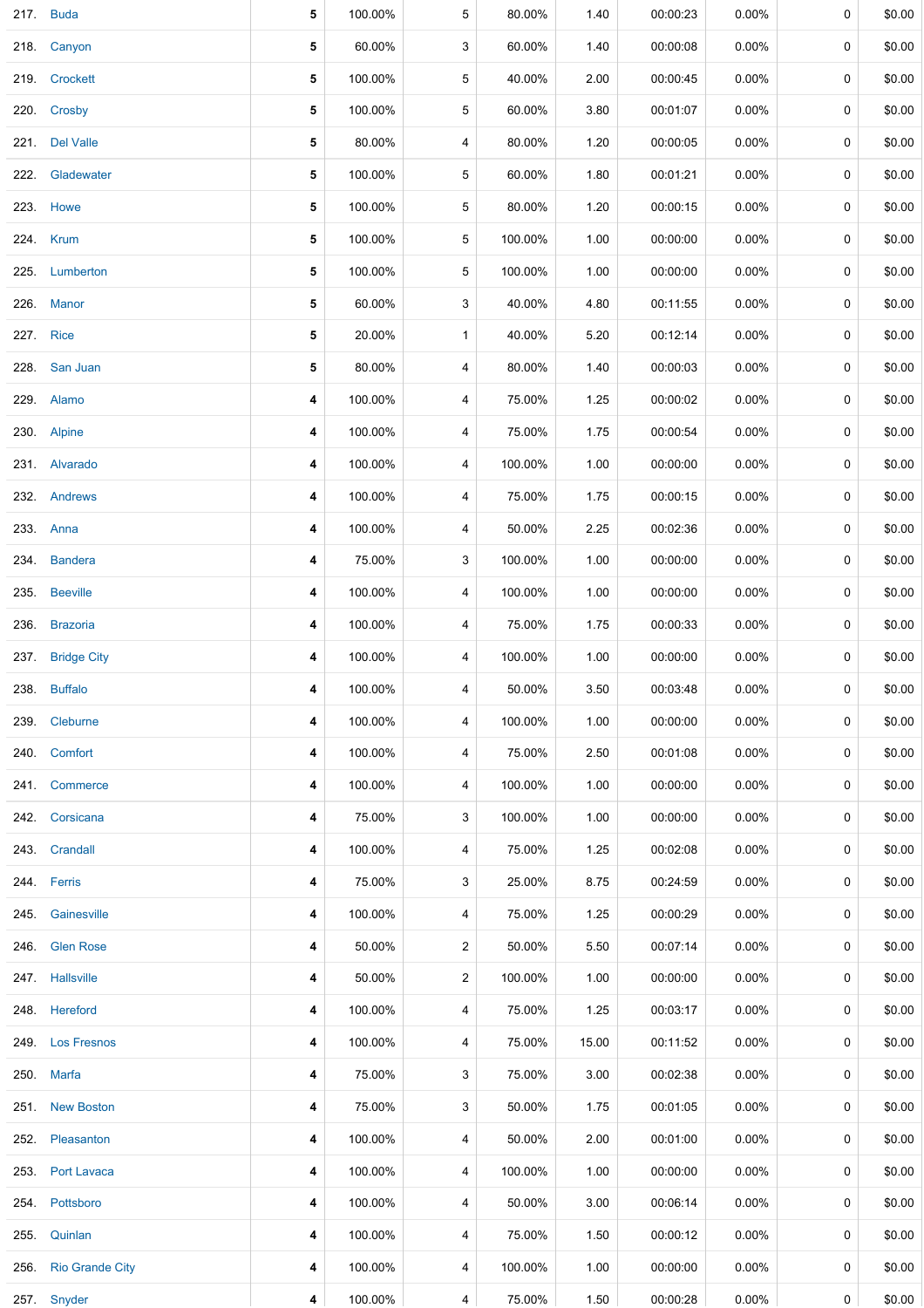| 258. | Splendora          | 4            | 50.00%  | $\overline{c}$ | 50.00%  | 7.00  | 00:14:46 | 0.00%    | 0 | \$0.00 |
|------|--------------------|--------------|---------|----------------|---------|-------|----------|----------|---|--------|
|      | 259 Winnsboro      | 4            | 100.00% | 4              | 50.00%  | 1.50  | 00:00:38 | $0.00\%$ | 0 | \$0.00 |
|      | 260. Mission Bend  | 4            | 75.00%  | 3              | 50.00%  | 3.00  | 00:03:33 | $0.00\%$ | 0 | \$0.00 |
|      | 261. Anahuac       | 3            | 100.00% | 3              | 66.67%  | 1.33  | 00:06:12 | 0.00%    | 0 | \$0.00 |
|      | 262. Aubrey        | 3            | 100.00% | 3              | 33.33%  | 4.00  | 00:01:39 | $0.00\%$ | 0 | \$0.00 |
|      | 263. Azle          | 3            | 100.00% | 3              | 100.00% | 1.00  | 00:00:00 | 0.00%    | 0 | \$0.00 |
|      | 264. Bay City      | 3            | 100.00% | 3              | 100.00% | 1.00  | 00:00:00 | $0.00\%$ | 0 | \$0.00 |
|      | 265. Big Sandy     | 3            | 66.67%  | $\overline{c}$ | 33.33%  | 2.33  | 00:00:32 | $0.00\%$ | 0 | \$0.00 |
|      | 266. Big Spring    | 3            | 100.00% | 3              | 66.67%  | 1.67  | 00:00:46 | 0.00%    | 0 | \$0.00 |
|      | 267. Brenham       | 3            | 100.00% | 3              | 33.33%  | 3.00  | 00:10:52 | 0.00%    | 0 | \$0.00 |
|      | 268. Castroville   | 3            | 100.00% | 3              | 66.67%  | 1.67  | 00:00:41 | $0.00\%$ | 0 | \$0.00 |
| 269. | Cibolo             | 3            | 100.00% | 3              | 66.67%  | 1.33  | 00:01:58 | 0.00%    | 0 | \$0.00 |
|      | 270. Farmersville  | 3            | 66.67%  | $\overline{c}$ | 66.67%  | 4.00  | 00:05:01 | 0.00%    | 0 | \$0.00 |
|      | 271. Fort Stockton | 3            | 66.67%  | $\overline{c}$ | 66.67%  | 10.67 | 00:00:13 | $0.00\%$ | 0 | \$0.00 |
|      | 272. Gorman        | 3            | 100.00% | 3              | 100.00% | 1.00  | 00:00:00 | $0.00\%$ | 0 | \$0.00 |
|      | 273. Huntington    | 3            | 33.33%  | $\mathbf{1}$   | 100.00% | 1.00  | 00:00:00 | $0.00\%$ | 0 | \$0.00 |
|      | 274. Levelland     | 3            | 100.00% | 3              | 100.00% | 1.00  | 00:00:00 | $0.00\%$ | 0 | \$0.00 |
|      | 275. Lyford        | 3            | 33.33%  | $\mathbf{1}$   | 66.67%  | 1.33  | 00:01:05 | $0.00\%$ | 0 | \$0.00 |
|      | 276. Lytle         | 3            | 100.00% | 3              | 33.33%  | 4.00  | 00:01:50 | $0.00\%$ | 0 | \$0.00 |
|      | 277. Mabank        | 3            | 100.00% | 3              | 66.67%  | 3.00  | 00:00:47 | 0.00%    | 0 | \$0.00 |
|      | 278. Milford       | 3            | 66.67%  | $\overline{2}$ | 100.00% | 1.00  | 00:00:00 | 0.00%    | 0 | \$0.00 |
|      | 279. Mineola       | 3            | 100.00% | 3              | 100.00% | 1.00  | 00:00:00 | 0.00%    | 0 | \$0.00 |
|      | 280. Muleshoe      | 3            | 100.00% | 3              | 100.00% | 1.00  | 00:00:00 | 0.00%    | 0 | \$0.00 |
|      | 281. Newark        | 3            | 100.00% | 3              | 66.67%  | 1.67  | 00:00:12 | $0.00\%$ | 0 | \$0.00 |
| 282. | Pampa              | 3            | 100.00% | 3              | 66.67%  | 1.33  | 00:00:02 | $0.00\%$ | 0 | \$0.00 |
|      | 283. Pecos         | 3            | 100.00% | 3              | 100.00% | 1.00  | 00:00:00 | $0.00\%$ | 0 | \$0.00 |
|      | 284. Perryton      | 3            | 100.00% | 3              | 100.00% | 1.00  | 00:00:00 | $0.00\%$ | 0 | \$0.00 |
|      | 285. Pilot Point   | 3            | 66.67%  | $\overline{c}$ | 100.00% | 1.00  | 00:00:00 | $0.00\%$ | 0 | \$0.00 |
|      | 286. Port Arthur   | 3            | 100.00% | 3              | 33.33%  | 4.00  | 00:03:37 | $0.00\%$ | 0 | \$0.00 |
| 287. | Raymondville       | 3            | 100.00% | 3              | 100.00% | 1.00  | 00:00:00 | $0.00\%$ | 0 | \$0.00 |
|      | 288. Rockdale      | 3            | 66.67%  | $\overline{c}$ | 100.00% | 1.00  | 00:00:00 | 0.00%    | 0 | \$0.00 |
| 289. | <b>Royse City</b>  | 3            | 33.33%  | $\mathbf{1}$   | 66.67%  | 1.33  | 00:08:43 | $0.00\%$ | 0 | \$0.00 |
|      | 290. Waskom        | 3            | 66.67%  | $\overline{c}$ | 66.67%  | 3.33  | 00:01:46 | $0.00\%$ | 0 | \$0.00 |
|      | 291. Wharton       | 3            | 100.00% | 3              | 100.00% | 1.00  | 00:00:00 | $0.00\%$ | 0 | \$0.00 |
|      | 292. Lago Vista    | 3            | 66.67%  | $\overline{c}$ | 66.67%  | 1.67  | 00:00:08 | $0.00\%$ | 0 | \$0.00 |
|      | 293. Westlake      | 3            | 100.00% | 3              | 100.00% | 1.00  | 00:00:00 | $0.00\%$ | 0 | \$0.00 |
|      | 294. Blanco        | 2            | 100.00% | $\overline{c}$ | 100.00% | 1.00  | 00:00:00 | $0.00\%$ | 0 | \$0.00 |
|      | 295. Bridgeport    | 2            | 100.00% | 2              | 100.00% | 1.00  | 00:00:00 | $0.00\%$ | 0 | \$0.00 |
| 296. | <b>Brownsboro</b>  | $\mathbf{2}$ | 100.00% | $\overline{c}$ | 100.00% | 1.00  | 00:00:00 | $0.00\%$ | 0 | \$0.00 |
|      | 297. Burnet        | 2            | 100.00% | 2              | 50.00%  | 1.50  | 00:00:08 | 0.00%    | 0 | \$0.00 |
|      |                    |              |         |                |         |       |          |          |   |        |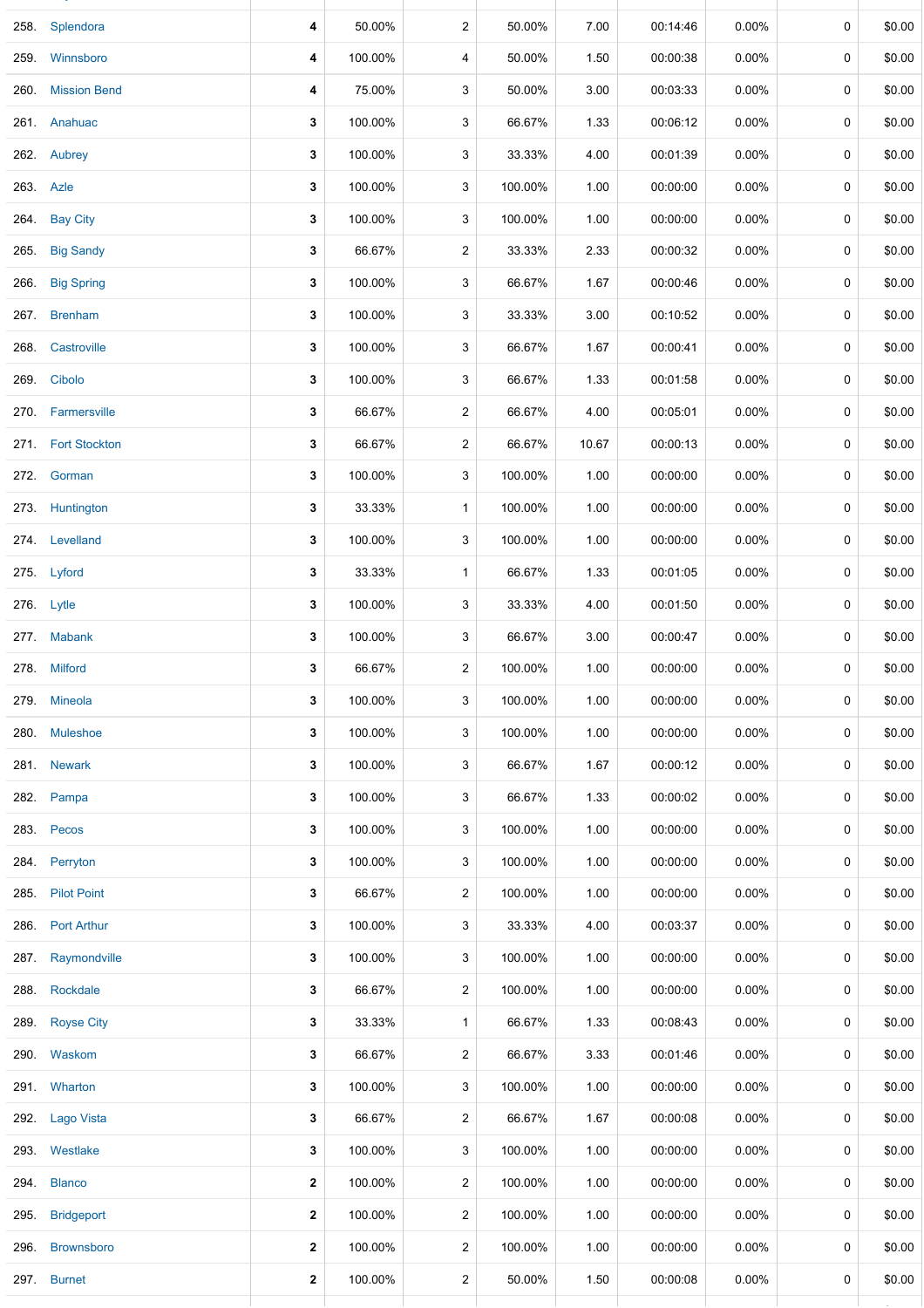| 298. | Carthage           | 2            | 100.00%  | $\overline{c}$          | 100.00% | 1.00  | 00:00:00 | 0.00%    | 0           | \$0.00 |
|------|--------------------|--------------|----------|-------------------------|---------|-------|----------|----------|-------------|--------|
|      | 299. Cedar Creek   | $\mathbf 2$  | 100.00%  | 2                       | 100.00% | 1.00  | 00:00:00 | 0.00%    | 0           | \$0.00 |
|      | 300. Columbus      | $\mathbf 2$  | 100.00%  | $\overline{c}$          | 100.00% | 1.00  | 00:00:00 | $0.00\%$ | 0           | \$0.00 |
|      | 301. Cumby         | $\mathbf{2}$ | 100.00%  | $\overline{2}$          | 100.00% | 1.00  | 00:00:00 | $0.00\%$ | 0           | \$0.00 |
|      | 302. Dumas         | 2            | 100.00%  | 2                       | 100.00% | 1.00  | 00:00:00 | $0.00\%$ | 0           | \$0.00 |
|      | 303. East Bernard  | $\mathbf 2$  | 100.00%  | $\overline{c}$          | 100.00% | 1.00  | 00:00:00 | 0.00%    | 0           | \$0.00 |
|      | 304. Eden          | $\mathbf 2$  | 100.00%  | $\overline{c}$          | 100.00% | 1.00  | 00:00:00 | $0.00\%$ | 0           | \$0.00 |
|      | 305. Elgin         | $\mathbf 2$  | 100.00%  | $\overline{2}$          | 50.00%  | 1.50  | 00:00:00 | 0.00%    | 0           | \$0.00 |
|      | 306. Florence      | $\mathbf 2$  | $0.00\%$ | 0                       | 50.00%  | 1.50  | 00:04:58 | $0.00\%$ | 0           | \$0.00 |
|      | 307. Graham        | $\mathbf 2$  | 100.00%  | $\overline{c}$          | 100.00% | 1.00  | 00:00:00 | $0.00\%$ | 0           | \$0.00 |
|      | 308. Hallettsville | $\mathbf 2$  | 100.00%  | $\overline{c}$          | 100.00% | 1.00  | 00:00:00 | 0.00%    | 0           | \$0.00 |
|      | 309. Hutchins      | $\mathbf 2$  | 100.00%  | $\overline{c}$          | 100.00% | 1.00  | 00:00:00 | 0.00%    | $\mathbf 0$ | \$0.00 |
|      | 310. Jasper        | $\mathbf 2$  | 100.00%  | $\overline{c}$          | 50.00%  | 3.00  | 00:01:04 | $0.00\%$ | 0           | \$0.00 |
|      | 311. Keene         | 2            | 100.00%  | $\overline{c}$          | 100.00% | 1.00  | 00:00:00 | $0.00\%$ | 0           | \$0.00 |
|      | 312. Kemah         | 2            | 100.00%  | $\overline{c}$          | 0.00%   | 42.50 | 01:00:03 | $0.00\%$ | 0           | \$0.00 |
|      | 313. Knippa        | 2            | 100.00%  | $\overline{\mathbf{c}}$ | 100.00% | 1.00  | 00:00:00 | $0.00\%$ | 0           | \$0.00 |
|      | 314. La Salle      | $\mathbf 2$  | 100.00%  | $\overline{c}$          | 100.00% | 1.00  | 00:00:00 | 0.00%    | 0           | \$0.00 |
|      | 315. La Vernia     | $\mathbf 2$  | 100.00%  | $\overline{c}$          | 100.00% | 1.00  | 00:00:00 | 0.00%    | 0           | \$0.00 |
|      | 316. Llano         | 2            | 50.00%   | $\mathbf{1}$            | 50.00%  | 3.50  | 00:03:27 | 0.00%    | 0           | \$0.00 |
|      | 317. Malakoff      | $\mathbf 2$  | 100.00%  | $\overline{c}$          | 100.00% | 1.00  | 00:00:00 | $0.00\%$ | 0           | \$0.00 |
|      | 318. Marion        | $\mathbf 2$  | 100.00%  | $\overline{c}$          | 100.00% | 1.00  | 00:00:00 | 0.00%    | $\mathbf 0$ | \$0.00 |
|      | 319. Marquez       | $\mathbf{2}$ | 100.00%  | $\overline{2}$          | 100.00% | 1.00  | 00:00:00 | 0.00%    | 0           | \$0.00 |
|      | 320. Maypearl      | 2            | 100.00%  | $\overline{c}$          | 100.00% | 1.00  | 00:00:00 | 0.00%    | 0           | \$0.00 |
| 321. | <b>Monahans</b>    | $\mathbf{2}$ | 100.00%  | $\overline{c}$          | 100.00% | 1.00  | 00:00:00 | 0.00%    | 0           | \$0.00 |
| 322. | <b>Muenster</b>    | 2            | 100.00%  | $\overline{c}$          | 100.00% | 1.00  | 00:00:00 | $0.00\%$ | 0           | \$0.00 |
|      | 323. Navasota      | $\mathbf 2$  | 100.00%  | $\overline{c}$          | 0.00%   | 6.50  | 00:08:55 | 0.00%    | 0           | \$0.00 |
|      | 324. Palestine     | 2            | 100.00%  | $\overline{c}$          | 100.00% | 1.00  | 00:00:00 | $0.00\%$ | 0           | \$0.00 |
|      | 325. Poth          | 2            | 50.00%   | $\mathbf{1}$            | 50.00%  | 1.50  | 00:00:03 | 0.00%    | 0           | \$0.00 |
|      | 326. Robert Lee    | 2            | 100.00%  | $\overline{c}$          | 0.00%   | 3.50  | 00:00:36 | $0.00\%$ | 0           | \$0.00 |
|      | 327. Rosharon      | $\mathbf{2}$ | 100.00%  | $\overline{c}$          | 50.00%  | 2.00  | 00:00:01 | 0.00%    | 0           | \$0.00 |
|      | 328. Rusk          | $\mathbf 2$  | 100.00%  | $\overline{c}$          | 50.00%  | 1.50  | 00:00:15 | 0.00%    | 0           | \$0.00 |
|      | 329. Salado        | 2            | 100.00%  | $\overline{c}$          | 50.00%  | 7.00  | 00:09:18 | 0.00%    | 0           | \$0.00 |
|      | 330. Seminole      | 2            | 50.00%   | $\mathbf{1}$            | 0.00%   | 7.00  | 00:06:31 | 0.00%    | 0           | \$0.00 |
|      | 331. Sour Lake     | 2            | 100.00%  | 2                       | 100.00% | 1.00  | 00:00:00 | $0.00\%$ | 0           | \$0.00 |
|      | 332. Stockdale     | $\mathbf{2}$ | 100.00%  | $\overline{c}$          | 50.00%  | 1.50  | 00:00:19 | 0.00%    | 0           | \$0.00 |
|      | 333. Sweetwater    | 2            | 100.00%  | $\overline{c}$          | 100.00% | 1.00  | 00:00:00 | $0.00\%$ | 0           | \$0.00 |
|      | 334. Thompsons     | 2            | 100.00%  | $\overline{c}$          | 50.00%  | 3.00  | 00:02:32 | 0.00%    | 0           | \$0.00 |
|      | 335. Tom Green     | 2            | 100.00%  | $\overline{c}$          | 50.00%  | 3.00  | 00:02:47 | 0.00%    | 0           | \$0.00 |
|      | 336. Trenton       | 2            | 100.00%  | $\overline{c}$          | 50.00%  | 2.00  | 00:03:17 | 0.00%    | 0           | \$0.00 |
|      | 337. Trinity       | $\mathbf 2$  | 100.00%  | $\overline{c}$          | 100.00% | 1.00  | 00:00:00 | 0.00%    | 0           | \$0.00 |
|      | 338. Utopia        | $\mathbf{2}$ | 100.00%  | 2                       | 100.00% | 1.00  | 00:00:00 | $0.00\%$ | 0           | \$0.00 |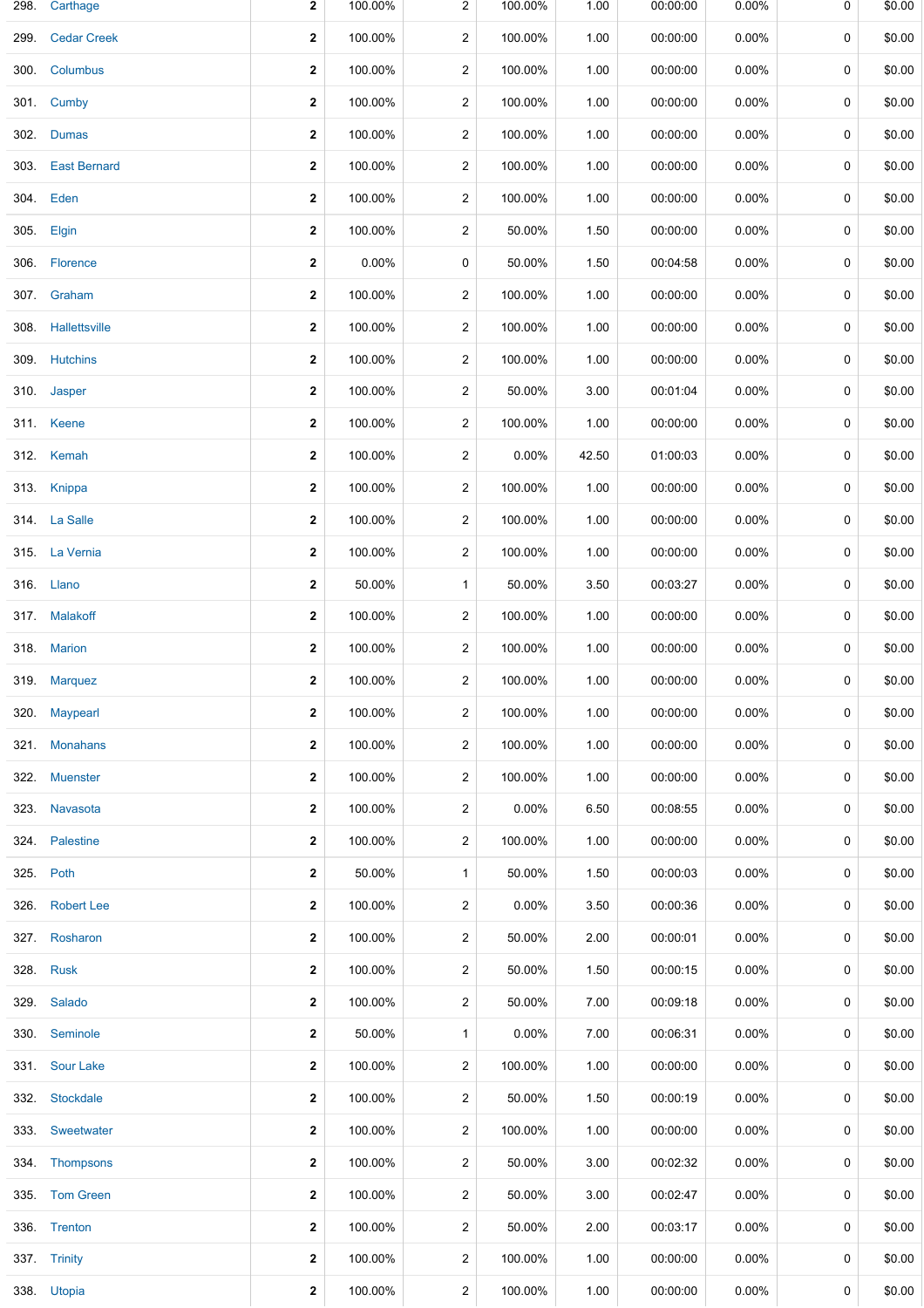|      | 339. Vidor           | 2           | 100.00%  | $\overline{2}$ | 100.00% | 1.00  | 00:00:00 | 0.00%    | 0 | \$0.00 |
|------|----------------------|-------------|----------|----------------|---------|-------|----------|----------|---|--------|
|      |                      |             |          |                |         |       |          |          |   |        |
|      | 340. Waller          | 2           | 100.00%  | $\overline{c}$ | 100.00% | 1.00  | 00:00:00 | $0.00\%$ | 0 | \$0.00 |
|      | 341. Whitney         | $\mathbf 2$ | 100.00%  | $\overline{2}$ | 50.00%  | 1.50  | 00:00:55 | 0.00%    | 0 | \$0.00 |
| 342. | Greatwood            | 2           | 100.00%  | $\overline{c}$ | 100.00% | 1.00  | 00:00:00 | $0.00\%$ | 0 | \$0.00 |
|      | 343. Hewitt          | $\mathbf 2$ | 100.00%  | $\overline{c}$ | 100.00% | 1.00  | 00:00:00 | 0.00%    | 0 | \$0.00 |
|      | 344. Lakeway         | 2           | 100.00%  | $\overline{c}$ | 0.00%   | 2.00  | 00:01:50 | 0.00%    | 0 | \$0.00 |
| 345. | <b>Pecan Grove</b>   | $\mathbf 2$ | 100.00%  | $\overline{c}$ | 50.00%  | 1.50  | 00:01:50 | 0.00%    | 0 | \$0.00 |
|      | 346. University Park | $\mathbf 2$ | 0.00%    | 0              | 100.00% | 1.00  | 00:00:00 | 0.00%    | 0 | \$0.00 |
|      | 347. Abernathy       | 1           | 100.00%  | $\mathbf{1}$   | 100.00% | 1.00  | 00:00:00 | 0.00%    | 0 | \$0.00 |
|      | 348. Anthony         | 1           | $0.00\%$ | 0              | 0.00%   | 16.00 | 00:43:44 | 0.00%    | 0 | \$0.00 |
|      | 349. Atascosa        | 1           | 100.00%  | $\mathbf{1}$   | 100.00% | 1.00  | 00:00:00 | 0.00%    | 0 | \$0.00 |
|      | 350. Atlanta         | 1           | 100.00%  | $\mathbf{1}$   | 100.00% | 1.00  | 00:00:00 | 0.00%    | 0 | \$0.00 |
|      | 351. Bonham          | 1           | 100.00%  | $\mathbf{1}$   | 100.00% | 1.00  | 00:00:00 | $0.00\%$ | 0 | \$0.00 |
| 352. | <b>Bowie</b>         | 1           | 100.00%  | $\mathbf{1}$   | 0.00%   | 3.00  | 00:00:14 | 0.00%    | 0 | \$0.00 |
| 353. | <b>Breckenridge</b>  | 1           | 100.00%  | $\mathbf{1}$   | 100.00% | 1.00  | 00:00:00 | 0.00%    | 0 | \$0.00 |
| 354. | <b>Bullard</b>       | 1           | 100.00%  | $\mathbf{1}$   | 0.00%   | 2.00  | 00:02:11 | 0.00%    | 0 | \$0.00 |
|      | 355. Burkburnett     | 1           | 100.00%  | $\mathbf{1}$   | 100.00% | 1.00  | 00:00:00 | 0.00%    | 0 | \$0.00 |
| 356. | <b>Caddo Mills</b>   | 1           | 100.00%  | $\mathbf{1}$   | 100.00% | 1.00  | 00:00:00 | 0.00%    | 0 | \$0.00 |
|      | 357. Cameron         | 1           | 100.00%  | $\mathbf{1}$   | 100.00% | 1.00  | 00:00:00 | 0.00%    | 0 | \$0.00 |
|      | 358. Canutillo       | 1           | 100.00%  | $\mathbf{1}$   | 0.00%   | 28.00 | 01:27:11 | 0.00%    | 0 | \$0.00 |
| 359. | Celina               | 1           | 100.00%  | $\mathbf{1}$   | 100.00% | 1.00  | 00:00:00 | 0.00%    | 0 | \$0.00 |
|      | 360. Center          | 1           | 100.00%  | $\mathbf{1}$   | 100.00% | 1.00  | 00:00:00 | $0.00\%$ | 0 | \$0.00 |
|      | 361. Center Point    | 1           | 100.00%  | $\mathbf{1}$   | 100.00% | 1.00  | 00:00:00 | $0.00\%$ | 0 | \$0.00 |
|      | 362. Clarendon       | 1           | 100.00%  | $\mathbf{1}$   | 100.00% | 1.00  | 00:00:00 | 0.00%    | 0 | \$0.00 |
|      | 363. Cleveland       | 1           | 100.00%  | $\mathbf{1}$   | 100.00% | 1.00  | 00:00:00 | $0.00\%$ | 0 | \$0.00 |
|      | 364. Clute           | 1           | 100.00%  | $\mathbf{1}$   | 100.00% | 1.00  | 00:00:00 | $0.00\%$ | 0 | \$0.00 |
|      | 365. Comanche        | 1           | 100.00%  | $\mathbf{1}$   | 100.00% | 1.00  | 00:00:00 | 0.00%    | 0 | \$0.00 |
|      | 366. Cuero           | 1           | 100.00%  | $\mathbf{1}$   | 100.00% | 1.00  | 00:00:00 | 0.00%    | 0 | \$0.00 |
|      | 367. Dalhart         | 1           | 100.00%  | $\mathbf{1}$   | 100.00% | 1.00  | 00:00:00 | 0.00%    | 0 | \$0.00 |
|      | 368. Dayton          | 1           | 100.00%  | $\mathbf{1}$   | 0.00%   | 4.00  | 00:00:47 | 0.00%    | 0 | \$0.00 |
|      | 369. De Leon         | 1           | 100.00%  | $\mathbf{1}$   | 100.00% | 1.00  | 00:00:00 | 0.00%    | 0 | \$0.00 |
|      | 370. Devine          | 1           | 100.00%  | $\mathbf{1}$   | 100.00% | 1.00  | 00:00:00 | 0.00%    | 0 | \$0.00 |
|      | 371. Dilley          | 1           | 100.00%  | $\mathbf{1}$   | 100.00% | 1.00  | 00:00:00 | 0.00%    | 0 | \$0.00 |
|      | 372. Donna           | 1           | $0.00\%$ | 0              | 0.00%   | 2.00  | 00:03:32 | $0.00\%$ | 0 | \$0.00 |
|      | 373. Eagle Lake      | 1           | 100.00%  | $\mathbf{1}$   | 100.00% | 1.00  | 00:00:00 | 0.00%    | 0 | \$0.00 |
|      | 374. Elm Mott        | 1           | 100.00%  | $\mathbf{1}$   | 100.00% | 1.00  | 00:00:00 | $0.00\%$ | 0 | \$0.00 |
|      | 375. Falls City      | 1           | 100.00%  | $\mathbf{1}$   | 100.00% | 1.00  | 00:00:00 | 0.00%    | 0 | \$0.00 |
|      | 376. Flatonia        | 1           | 100.00%  | $\mathbf{1}$   | 0.00%   | 2.00  | 00:00:20 | 0.00%    | 0 | \$0.00 |
|      | 377. Fort Davis      | 1           | 100.00%  | $\mathbf{1}$   | 0.00%   | 3.00  | 00:02:16 | 0.00%    | 0 | \$0.00 |
|      | 378. Gunter          | 1           | 100.00%  | $\mathbf{1}$   | 100.00% | 1.00  | 00:00:00 | $0.00\%$ | 0 | \$0.00 |
| 379  | Hamshire             | 1           | 1በበ በበ%  | $\mathbf{1}$   | 100 00% | 1 በበ  | no no no | ሀ ሀሀል"   | U | ደሀ ሀሀ  |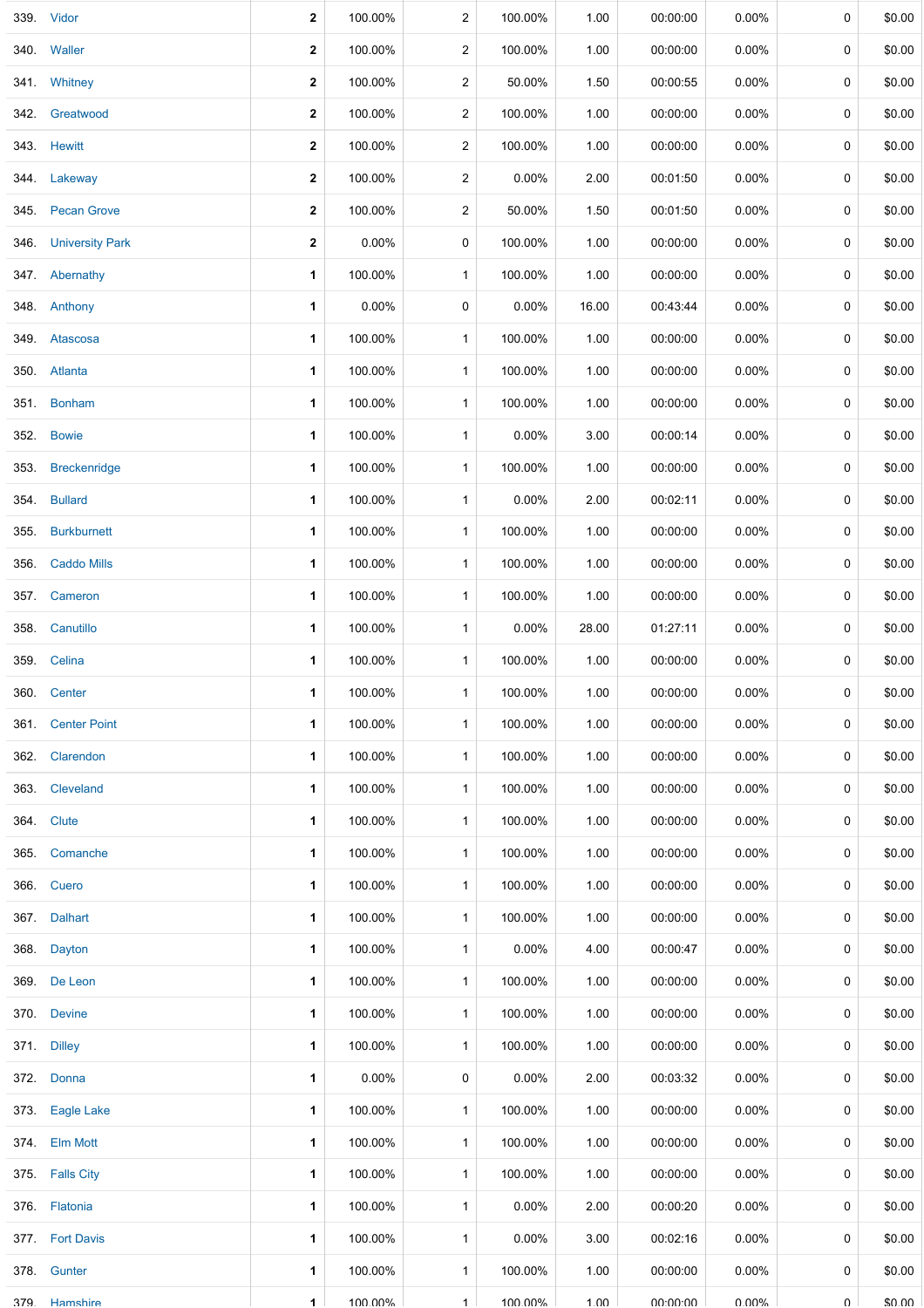|      | 380. Hardin         | 1 | 100.00%  | $\mathbf{1}$ | 100.00%  | 1.00  | 00:00:00 | $0.00\%$ | 0 | \$0.00 |
|------|---------------------|---|----------|--------------|----------|-------|----------|----------|---|--------|
|      | 381. Harrold        | 1 | 100.00%  | $\mathbf{1}$ | 100.00%  | 1.00  | 00:00:00 | 0.00%    | 0 | \$0.00 |
|      | 382. Haslet         | 1 | 0.00%    | 0            | 100.00%  | 1.00  | 00:00:00 | $0.00\%$ | 0 | \$0.00 |
|      | 383. Hawkins        | 1 | 100.00%  | $\mathbf{1}$ | 100.00%  | 1.00  | 00:00:00 | 0.00%    | 0 | \$0.00 |
|      | 384. Hearne         | 1 | 100.00%  | $\mathbf{1}$ | 100.00%  | 1.00  | 00:00:00 | $0.00\%$ | 0 | \$0.00 |
|      | 385. Highlands      | 1 | 100.00%  | $\mathbf{1}$ | 100.00%  | 1.00  | 00:00:00 | $0.00\%$ | 0 | \$0.00 |
|      | 386. Hillsboro      | 1 | 100.00%  | $\mathbf{1}$ | 0.00%    | 11.00 | 00:02:23 | $0.00\%$ | 0 | \$0.00 |
|      | 387. Hutto          | 1 | 100.00%  | $\mathbf{1}$ | 100.00%  | 1.00  | 00:00:00 | $0.00\%$ | 0 | \$0.00 |
| 388. | Industry            | 1 | 100.00%  | $\mathbf{1}$ | $0.00\%$ | 3.00  | 00:04:18 | 0.00%    | 0 | \$0.00 |
|      | 389. Italy          | 1 | 100.00%  | $\mathbf{1}$ | 0.00%    | 2.00  | 00:00:12 | 0.00%    | 0 | \$0.00 |
|      | 390. Jacksboro      | 1 | 100.00%  | $\mathbf{1}$ | 100.00%  | 1.00  | 00:00:00 | $0.00\%$ | 0 | \$0.00 |
|      | 391. Jayton         | 1 | 100.00%  | $\mathbf{1}$ | 100.00%  | 1.00  | 00:00:00 | 0.00%    | 0 | \$0.00 |
|      | 392. Johnson City   | 1 | 100.00%  | $\mathbf{1}$ | 0.00%    | 2.00  | 00:25:32 | 0.00%    | 0 | \$0.00 |
|      | 393. Justin         | 1 | 100.00%  | $\mathbf{1}$ | 100.00%  | 1.00  | 00:00:00 | 0.00%    | 0 | \$0.00 |
|      | 394. Kermit         | 1 | 100.00%  | $\mathbf{1}$ | 0.00%    | 2.00  | 00:01:19 | 0.00%    | 0 | \$0.00 |
| 395. | Lamesa              | 1 | 100.00%  | $\mathbf{1}$ | 100.00%  | 1.00  | 00:00:00 | 0.00%    | 0 | \$0.00 |
|      | 396. Leakey         | 1 | 100.00%  | $\mathbf{1}$ | 100.00%  | 1.00  | 00:00:00 | 0.00%    | 0 | \$0.00 |
|      | 397. Liberty        | 1 | 100.00%  | $\mathbf{1}$ | 100.00%  | 1.00  | 00:00:00 | 0.00%    | 0 | \$0.00 |
|      | 398. Littlefield    | 1 | 100.00%  | $\mathbf{1}$ | 100.00%  | 1.00  | 00:00:00 | $0.00\%$ | 0 | \$0.00 |
| 399. | Lone Oak            | 1 | 100.00%  | $\mathbf{1}$ | 100.00%  | 1.00  | 00:00:00 | 0.00%    | 0 | \$0.00 |
|      | 400. Mauriceville   | 1 | 100.00%  | $\mathbf{1}$ | 100.00%  | 1.00  | 00:00:00 | 0.00%    | 0 | \$0.00 |
|      | 401. Memphis        | 1 | 100.00%  | $\mathbf{1}$ | 100.00%  | 1.00  | 00:00:00 | 0.00%    | 0 | \$0.00 |
|      | 402. Mercedes       | 1 | 100.00%  | $\mathbf{1}$ | 0.00%    | 6.00  | 00:04:03 | 0.00%    | 0 | \$0.00 |
|      | 403. Meridian       | 1 | 100.00%  | $\mathbf{1}$ | 100.00%  | 1.00  | 00:00:00 | 0.00%    | 0 | \$0.00 |
| 404. | <b>Mount Vernon</b> | 1 | 100.00%  | $\mathbf{1}$ | 0.00%    | 5.00  | 00:10:22 | 0.00%    | 0 | \$0.00 |
| 405. | Onalaska            | 1 | 100.00%  | $\mathbf{1}$ | 100.00%  | 1.00  | 00:00:00 | 0.00%    | 0 | \$0.00 |
| 406. | Orangefield         | 1 | 100.00%  | $\mathbf{1}$ | $0.00\%$ | 2.00  | 00:01:00 | 0.00%    | 0 | \$0.00 |
|      | 407. Palacios       | 1 | 100.00%  | $\mathbf{1}$ | 100.00%  | 1.00  | 00:00:00 | 0.00%    | 0 | \$0.00 |
|      | 408. Pearsall       | 1 | 100.00%  | $\mathbf{1}$ | 100.00%  | 1.00  | 00:00:00 | 0.00%    | 0 | \$0.00 |
|      | 409 Port Neches     | 1 | 100.00%  | $\mathbf{1}$ | 0.00%    | 10.00 | 00:03:51 | 0.00%    | 0 | \$0.00 |
|      | 410. Prairie View   | 1 | 100.00%  | $\mathbf{1}$ | 100.00%  | 1.00  | 00:00:00 | 0.00%    | 0 | \$0.00 |
|      | 411. Premont        | 1 | 0.00%    | 0            | $0.00\%$ | 2.00  | 00:10:32 | $0.00\%$ | 0 | \$0.00 |
|      | 412. Progreso       | 1 | 100.00%  | $\mathbf{1}$ | 0.00%    | 3.00  | 00:01:20 | 0.00%    | 0 | \$0.00 |
|      | 413. Refugio        | 1 | $0.00\%$ | 0            | 0.00%    | 2.00  | 00:00:19 | 0.00%    | 0 | \$0.00 |
|      | 414. Riviera        | 1 | 100.00%  | $\mathbf{1}$ | 100.00%  | 1.00  | 00:00:00 | 0.00%    | 0 | \$0.00 |
|      | 415. Ross           | 1 | 100.00%  | $\mathbf{1}$ | $0.00\%$ | 3.00  | 00:00:23 | 0.00%    | 0 | \$0.00 |
|      | 416. San Benito     | 1 | 100.00%  | $\mathbf{1}$ | 100.00%  | 1.00  | 00:00:00 | $0.00\%$ | 0 | \$0.00 |
| 417. | Santa Anna          | 1 | 100.00%  | $\mathbf{1}$ | 100.00%  | 1.00  | 00:00:00 | 0.00%    | 0 | \$0.00 |
|      | 418. Santa Fe       | 1 | 100.00%  | $\mathbf{1}$ | 100.00%  | 1.00  | 00:00:00 | 0.00%    | 0 | \$0.00 |
|      | 419. Saratoga       | 1 | 100.00%  | $\mathbf{1}$ | 100.00%  | 1.00  | 00:00:00 | 0.00%    | 0 | \$0.00 |
|      |                     |   |          |              |          |       |          |          |   |        |